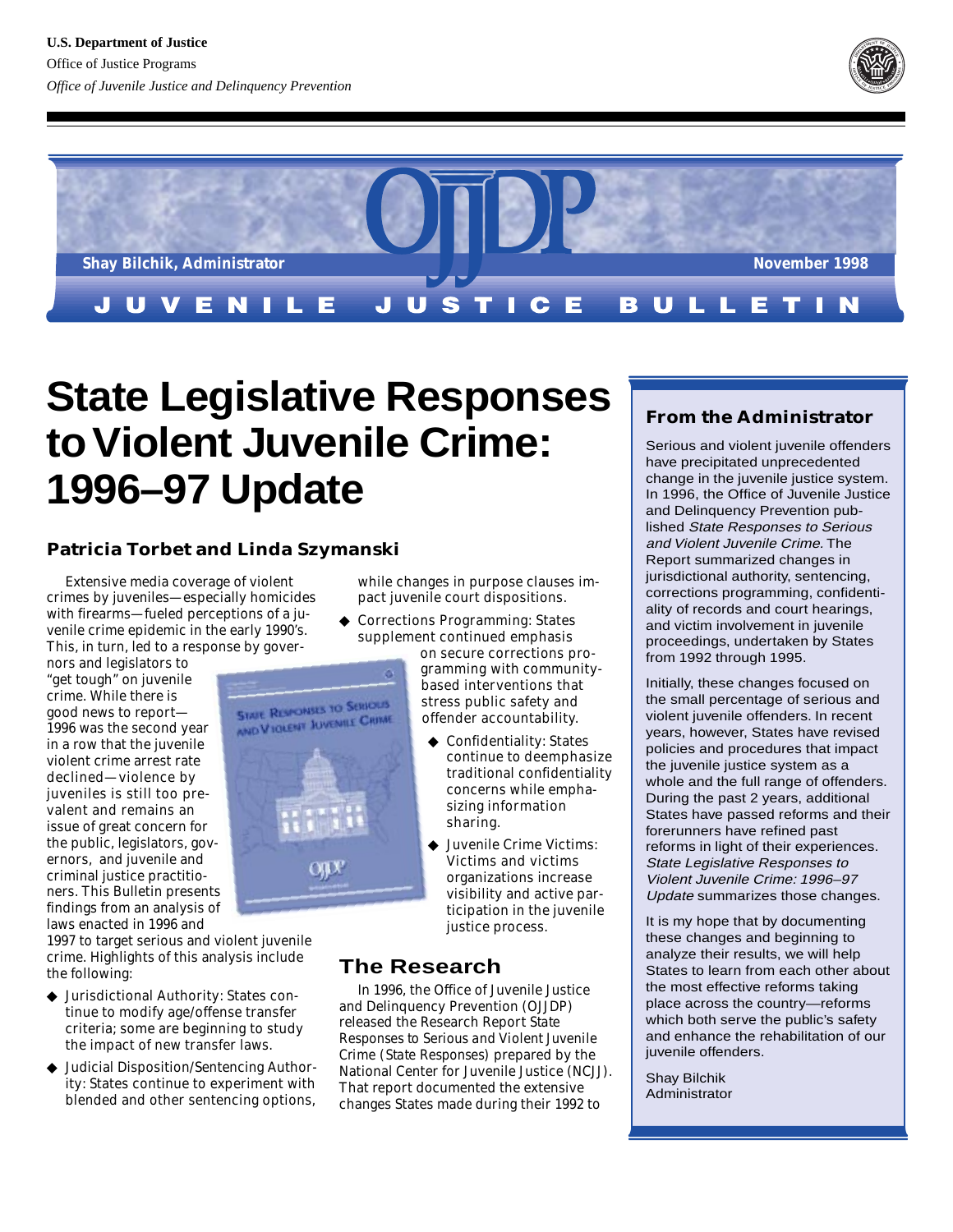## **Juvenile Violence: The Facts of the Matter**

The juvenile violent crime arrest rate remained relatively constant from the early 1970's to the late 1980's, increased 64% between 1988 and 1994, and dropped 12% from 1994 to 1996. Similarly, the number of juveniles arrested for murder more than doubled between the mid-1980's and the peak in 1993, representing a percentage change far greater than the increase in adult murder arrests. These facts, and the publicity that surrounded them, focused national attention on the juvenile violent crime problem.

Three points are worth considering:

- Juveniles are not responsible for most violent crimes: Based on FBI clearance data, in 1986 juveniles were responsible for 9% of all violent crimes (5% of all murders) and in 1996 they accounted for 13% of all violent crimes (8% of all murders). Although these statistics represent an increased share for juveniles, even in 1996 adults were responsible for 7 out of every 8 violent crimes.
- Juvenile violence is declining but is still at much higher levels than a decade ago: 1996 was the second year in a row the juvenile violent crime arrest rate declined (9% from the 1995 level). However, even with this decline, the number of juvenile violent crime arrests in 1996 was 60% above the 1987 level.
- Today's juveniles do not commit more acts of violence than did members of the previous generation, but more juveniles are violent. Research by NCJJ investigated whether there is a new breed of violent juveniles, or "superpredators." Study findings imply that recent increases in juvenile violent crime were not due to a new breed of juveniles who commit violent crimes with greater regularity, but to the fact that more of the juvenile population was being brought into the justice system for violent acts.

**Sources:** Snyder, H. 1997 (November). Juvenile Arrests 1996. Bulletin. Washington, DC: U.S. Department of Justice, Office of Justice Programs, Office of Juvenile Justice and Delinquency Prevention; Snyder, H. 1998. Serious, violent and chronic juvenile offenders: An assessment of the extent of and trends in officially-recognized serious criminal behavior in a delinguent population. In Serious and Violent Juvenile Offenders: Risk Factors and Successful Intervention, edited by Rolf Loeber and David Farrington. Thousand Oaks, CA: Sage Publications, Inc.

1995 legislative sessions to target increases in serious violent juvenile crime. The magnitude of change States undertook during the first half of the decade created a need to gauge the impact of those new laws, policies, and programs on juvenile offenders and the justice system and to continue monitoring new laws enacted in the mid-1990's. NCJJ used a four-pronged approach in conducting this update:

- ◆ An analysis of laws enacted in 1996 and 1997 that addressed serious and violent juvenile offenders.
- ◆ An indepth statutory analysis of current transfer provisions.
- ◆ A phone survey of key contacts in each State to identify substantive and procedural changes and the impact of those changes.
- ◆ Selection of three sites for indepth case studies to document the impact of changes at the State and local levels.

Legislative changes were identified by searching the LEGIS data bases on Westlaw® for those years. These data bases contain bills passed by the legislative bodies of the States; in the majority of cases, the Governor signs the bills into law. As a double-check, telephone survey respondents verified changes in a State and sent summaries of individual State legislation.

# **Jurisdictional Authority**

*Trend: States continue to modify age/ offense transfer criteria, allowing more serious and violent juvenile offenders to be tried as criminals; some are beginning to study the impact of new transfer laws.*

All States allow juveniles under certain conditions to be tried as if they were adults in criminal court by way of one or more transfer mechanisms (e.g., judicial

waiver, prosecutorial direct filing, or legislative exclusion). The previous *State Responses* report documented that, from 1992 through 1995, all but 10 States modified their statutes, making it easier to prosecute juveniles in criminal court. Changes occurred because legislatures added significantly to the list of offenses eligible for criminal prosecution and/or lowered the age at which certain juveniles could be tried in criminal court. The underlying intent of such consistent change across the Nation was to ease and support the State's decision to punish and hold accountable those juveniles who had, by instant offense or history, passed a threshold of tolerated "juvenile" criminal behavior. Proponents of criminal court processing of juvenile offenders argue that the juvenile justice system is not punitive enough to protect society or hold juveniles accountable. Whether by intent or default, broader direct file and exclusion provisions also changed decisionmaking roles. Juvenile court judges have significantly less authority to make decisions regarding the venue for cases involving violent or other serious crime than they had prior to the 1990's. Either directly through prosecutorial direct filing or indirectly, by virtue of the charging process in exclusion cases, prosecutors clearly emerged with an expanded role in justice system responses to violent juvenile crime. In 1996–97, 25 States made changes to their transfer statutes.

This Bulletin expands or relabels the classifications used in the previous report to describe the variety of transfer mechanisms available for trying juveniles in criminal court. With increased knowledge about transfer statutes, the authors wanted the classifications to portray the essence of each provision and identify who has the authority for making the transfer decision. This was particularly important with respect to judicial waiver provisions that differ in the degree of decisionmaking flexibility they allow juvenile courts. Some make the waiver decision entirely discretionary; others set up a presumption in favor of waiver; and still others specify circumstances under which waiver is mandatory. Under all waiver provisions, a case against a juvenile must at least originate in juvenile court. As a result, the "judicial waiver" classification has been relabeled "discretionary waiver" and a "mandatory waiver" category has been added to refer to a situation in which the juvenile court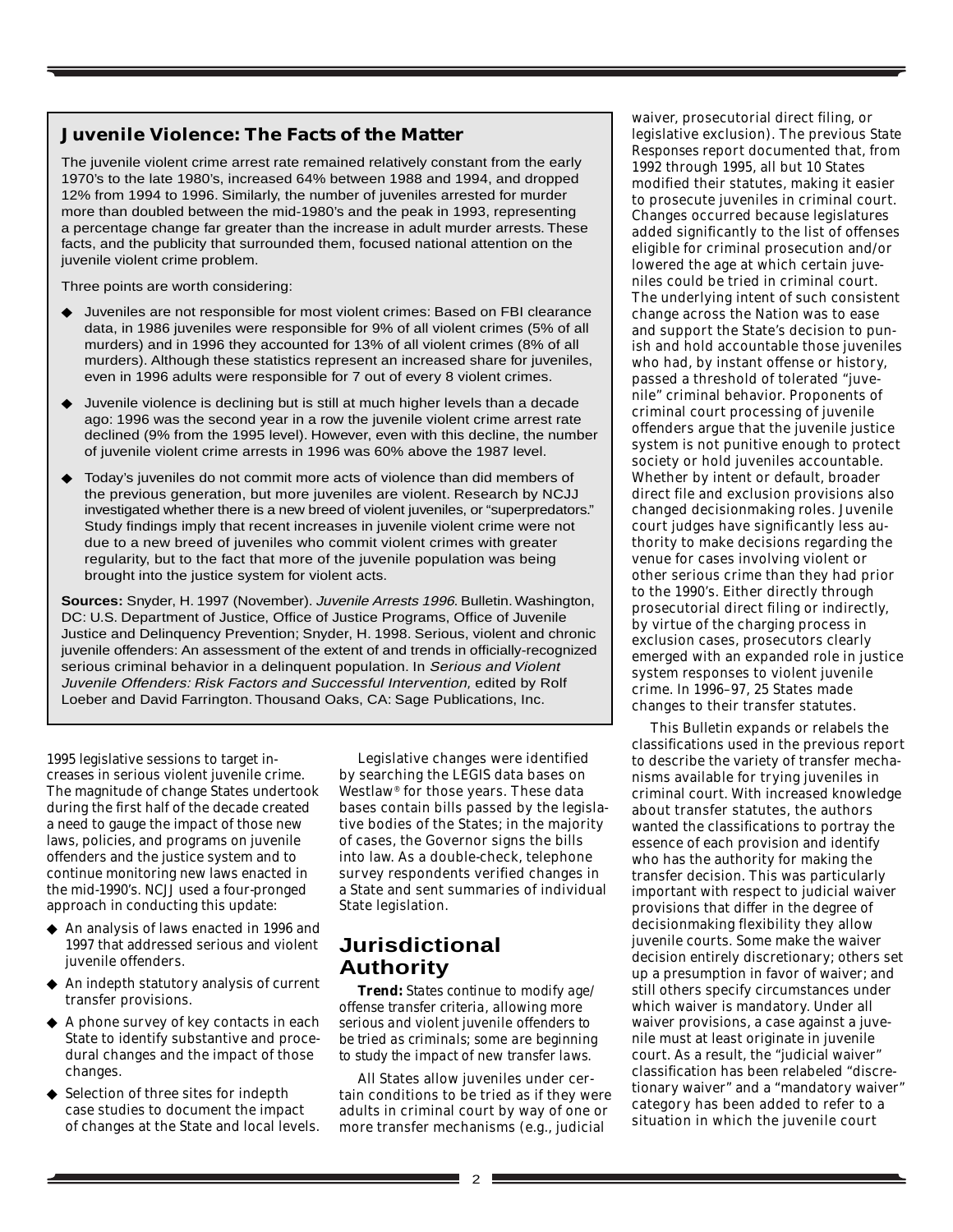judge makes a decision in a case that *must* be waived. Previously, this provision was included in the "exclusion" classification because of its "shall" waive requirement (see table 1 for definitions of transfer classifications).

#### **Judicial Waiver**

**Discretionary waiver.** At the end of the 1997 legislative session, all but five States (Connecticut, Massachusetts, Nebraska, New Mexico, and New York) provided for discretionary waiver of certain juveniles to criminal court (see table 2). During 1996–97, four States lowered their discretionary waiver age limit, seven States added crimes, and four States added or modified prior record provisions (see table 3). The significant news is that Massachusetts removed its waiver provision in 1996 in favor of new direct file and exclusion provisions.

**Mandatory waiver.** At the end of 1997, 14 States had a mandatory waiver statute in which the juvenile court judge, after finding probable cause, must waive jurisdiction. None of these States modified their mandatory waiver provisions between 1996 and 1997. (Note: Seven States with mandatory waiver provisions— Connecticut, Kentucky, North Carolina, North Dakota, Ohio, Rhode Island, and West Virginia—were previously classified under statutory exclusion.)

**Presumptive waiver.** As of the end of the 1997 legislative session, 14 States and the District of Columbia (hereafter included with States in this Bulletin) had presumptive waiver provisions that designate a category of offenders in which waiver to criminal court is rebuttably presumed to be appropriate. In other words, the burden of proof shifts from the State to the juvenile to show amenability to juvenile justice system processing. In 1996–97, two States (Kansas and Utah) enacted new laws establishing presumptive waiver for certain cases.

#### **Direct File**

Direct file provisions (also known as concurrent jurisdiction) give the prosecutor the discretion to file charges in either the juvenile or criminal court. At the end of 1997, 15 States had direct file statutes. In 1996–97, five States modified existing provisions and three States (Arkansas, Massachusetts, and Montana) enacted new laws permitting direct filing.

#### **Table 1: Definitions of Transfer Classifications**

| <b>Transfer Classifications</b>   | <b>Definition</b>                                                                                                                                                                                                                       |
|-----------------------------------|-----------------------------------------------------------------------------------------------------------------------------------------------------------------------------------------------------------------------------------------|
| <b>Discretionary Waiver</b>       | A juvenile court judge may waive jurisdiction<br>and transfer the case to criminal court typically<br>based on factors outlined in the Kent v. United<br>States [383 U.S. 541 (1996): 566-67] decision.                                 |
| <b>Mandatory Waiver</b>           | A juvenile court judge must waive jurisdiction<br>if probable cause exists that the juvenile<br>committed the alleged offense.                                                                                                          |
| <b>Presumptive Waiver</b>         | The burden of proof concerning a transfer<br>decision is shifted from the State to the juvenile.<br>Requires that certain juveniles be waived to<br>criminal court unless they can prove they are<br>suited to juvenile rehabilitation. |
| <b>Direct File</b>                | The prosecutor decides which court will have<br>jurisdiction over a case when both the juvenile<br>and criminal courts have concurrent jurisdiction.<br>Also known as prosecutor discretion or concur-<br>rent jurisdiction.            |
| <b>Statutory Exclusion</b>        | Certain juvenile offenders are automatically<br>excluded from the juvenile court's original<br>jurisdiction. Also known as legislative exclusion<br>or automatic transfer.                                                              |
| <b>Reverse Waiver</b>             | A criminal court judge is allowed to transfer<br>"excluded" or "direct filed" cases from criminal<br>court to juvenile court for adjudication.                                                                                          |
| Once an Adult/<br>Always an Adult | Once a juvenile is convicted in criminal court,<br>all subsequent cases involving that juvenile will<br>be under criminal court jurisdiction.                                                                                           |

#### **Georgia's Senate Bill 440 Project Tracks Outcomes**

The Georgia Indigent Defense Council is working with the Governor's Children and Youth Coordinating Council and the Georgia Department of Juvenile Justice to track court process outcomes for juveniles arrested as adults under the State's recent exclusion law. The project is named after Senate bill 440, which became effective May 1, 1994.

The most recent reports of the project provide offense detail and race, age, and gender information for 2,400 juveniles arrested for "excluded" crimes. The reports document that the new law has primarily impacted African-American youth that make up about 80% of the arrests but only 34% of the juvenile population at risk of exclusion (13- to 17-year-olds). Other findings indicate that most offenders were male (97%) and about half (44%) were 16 years old at the time of arrest. The most common offense for minorities was armed robbery, whereas for whites it was aggravated child molestation. Work is pending on a report that will analyze court disposition information.

**Source:** Georgia Indigent Defense Council, Juvenile Advocacy Division. Winter 1998 and Spring 1998. Juveniles Arrested as Adults Under SB440. Atlanta, GA: Georgia Indigent Defense Council.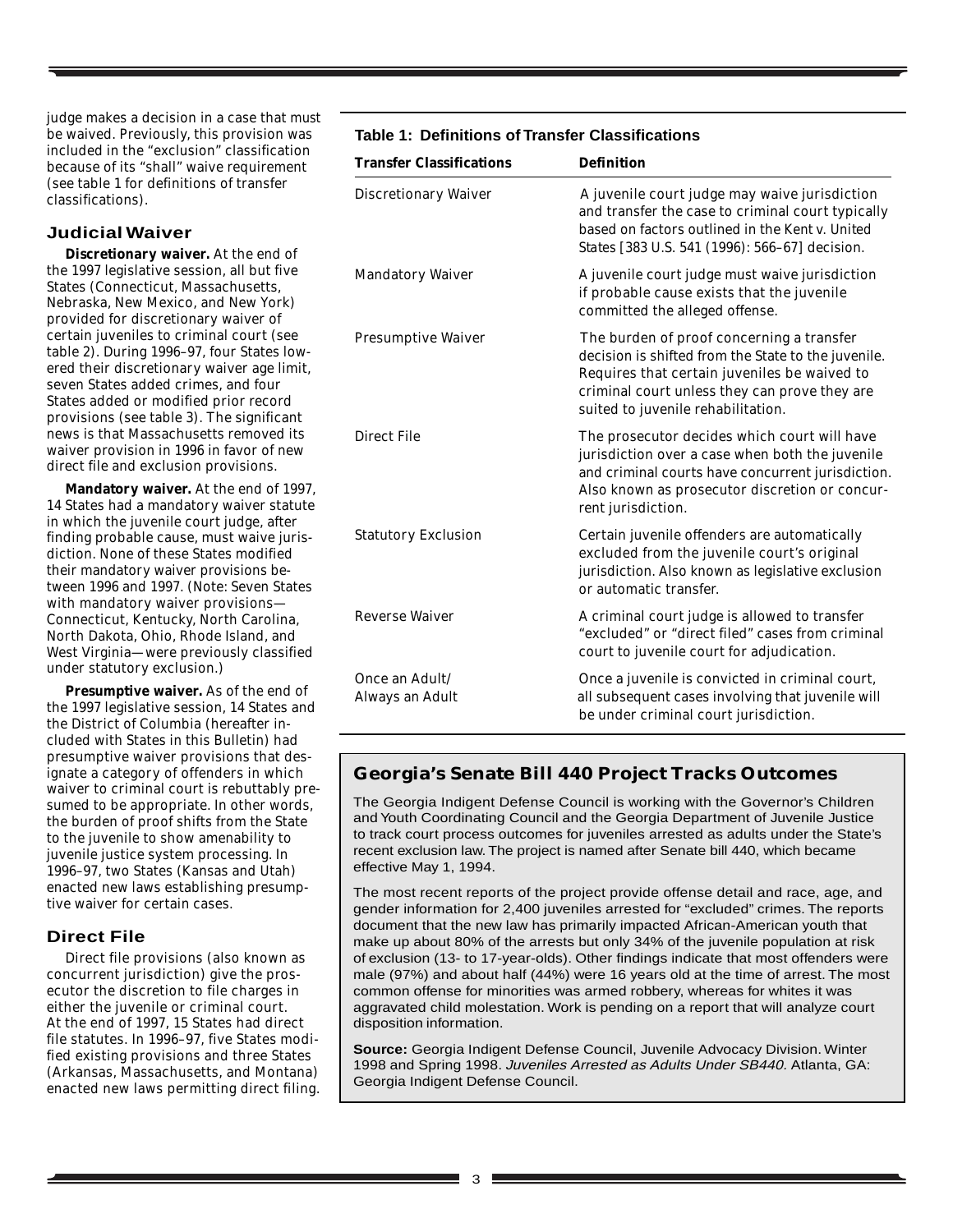#### **Table 2: Summary of Transfer Provisions, 1997**

|                      | <b>Judicial Waiver</b> |                  | <b>Direct</b>      | <b>Statutory</b> | <b>Reverse</b>   | Once an Adult/ |                        |
|----------------------|------------------------|------------------|--------------------|------------------|------------------|----------------|------------------------|
| <b>State</b>         | <b>Discretionary</b>   | <b>Mandatory</b> | <b>Presumptive</b> | <b>File</b>      | <b>Exclusion</b> | <b>Waiver</b>  | <b>Always an Adult</b> |
| <b>Totals:</b>       | 46                     | 14               | 15                 | 15               | 28               | 23             | 31                     |
| Alabama              | ■                      |                  |                    |                  | п                |                | $\blacksquare$         |
| <b>Alaska</b>        | n                      |                  | ■                  |                  | ■                |                |                        |
| Arizona              |                        |                  | $\blacksquare^*$   | ■                | п                | ■              | ■                      |
| <b>Arkansas</b>      |                        |                  |                    | п                |                  | п              |                        |
| California           |                        |                  | ш                  |                  |                  |                | ■                      |
| Colorado             |                        |                  |                    |                  |                  | ٠              |                        |
| Connecticut          |                        | ■                |                    |                  |                  | П              |                        |
| <b>Delaware</b>      |                        | ■                |                    |                  | ■                | ■              | ■                      |
| Dist. of Columbia    | ٠                      |                  | ■                  | ■                |                  |                | ■                      |
| Florida              | ■                      |                  |                    | П                | $\blacksquare$   |                | ■                      |
| Georgia              |                        | $\blacksquare$   |                    | $\blacksquare$   | п                | $\blacksquare$ |                        |
| Hawaii               |                        |                  |                    |                  | $(r-97)$         |                | ш                      |
| Idaho                |                        |                  |                    |                  | ■                |                | ■                      |
| <b>Illinois</b>      |                        | ∎                | п                  |                  | ■                |                |                        |
| Indiana              |                        | П                |                    |                  | ■                |                | ٠                      |
| Iowa                 | ■                      |                  |                    |                  | $\blacksquare$   | $\blacksquare$ | ■                      |
| <b>Kansas</b>        |                        |                  | п                  |                  | $(r-96)$         |                |                        |
| Kentucky             |                        |                  |                    |                  |                  | $\blacksquare$ |                        |
| Louisiana            |                        | ■                |                    | ■                | П                |                |                        |
| Maine                | ٠                      |                  |                    |                  |                  |                | $\blacksquare$         |
| Maryland             | ■                      |                  |                    |                  | ш                | ■              |                        |
| <b>Massachusetts</b> | $(r-96)$               |                  |                    | ■                | $\blacksquare$   |                |                        |
| Michigan             | ш                      |                  |                    | п                |                  |                |                        |
| Minnesota            | п                      |                  | ■                  |                  | ш                |                | ■                      |
| Mississippi          | ■                      |                  |                    |                  | ■                | ■              | ٠                      |
| <b>Missouri</b>      | ٠                      |                  |                    |                  |                  |                | ■                      |
| Montana              |                        |                  |                    | ٠                | ■                |                |                        |
| Nebraska             |                        |                  |                    | п                |                  | ■              |                        |
| Nevada               |                        |                  |                    |                  | п                | $\blacksquare$ | ■                      |
| <b>New Hampshire</b> | ▄                      |                  | ٠                  |                  |                  |                |                        |
| <b>New Jersey</b>    | ■                      |                  | ▅                  |                  |                  |                |                        |
| <b>New Mexico</b>    |                        |                  |                    |                  |                  |                |                        |
| <b>New York</b>      |                        |                  |                    |                  | ■<br>п           |                |                        |
| North Carolina       |                        |                  |                    |                  |                  | ■              |                        |
|                      | ■                      |                  |                    |                  |                  |                |                        |
| North Dakota         |                        |                  | $\blacksquare$     |                  |                  |                | ٠                      |
| Ohio                 |                        | $\blacksquare$   |                    |                  |                  |                |                        |
| Oklahoma             |                        |                  |                    | ■                |                  | ■              |                        |
| Oregon               |                        |                  |                    |                  | ■                | ■              |                        |
| Pennsylvania         |                        |                  |                    |                  |                  |                |                        |
| Rhode Island         |                        | ■                | п                  |                  |                  |                |                        |
| South Carolina       | ٠                      | п                |                    |                  | п                | ■              |                        |
| South Dakota         |                        |                  |                    |                  | ш                | ■              | ■                      |
| <b>Tennessee</b>     |                        |                  |                    |                  |                  | ■              | ٠                      |
| <b>Texas</b>         |                        |                  |                    |                  |                  |                | ٠                      |
| <b>Utah</b>          |                        |                  | п                  |                  | ■                |                | ■                      |
| <b>Vermont</b>       | $\blacksquare$         |                  |                    | $\blacksquare$   | п                | $\blacksquare$ |                        |
| Virginia             |                        | ■                |                    | ■                |                  | ■              |                        |
| Washington           |                        |                  |                    |                  |                  |                | $\blacksquare$         |
| <b>West Virginia</b> |                        | ■                |                    |                  |                  |                |                        |
| Wisconsin            | ٠                      |                  |                    |                  | п                | П              | $\blacksquare$         |
| <b>Wyoming</b>       | ■                      |                  |                    |                  |                  | п              |                        |

Legend: ■ indicates the provision(s) allowed by each State as of the end of the 1997 legislative session; \*By court rule; "r" indicates repealed. **Source:** Griffin, P., Torbet, P., and Szymanski, L. 1998. Trying Juveniles as Adults in Criminal Court: An Analysis of State Transfer Provisions. Washington, DC: U.S. Department of Justice, Office of Justice Programs, Office of Juvenile Justice and Delinquency Prevention.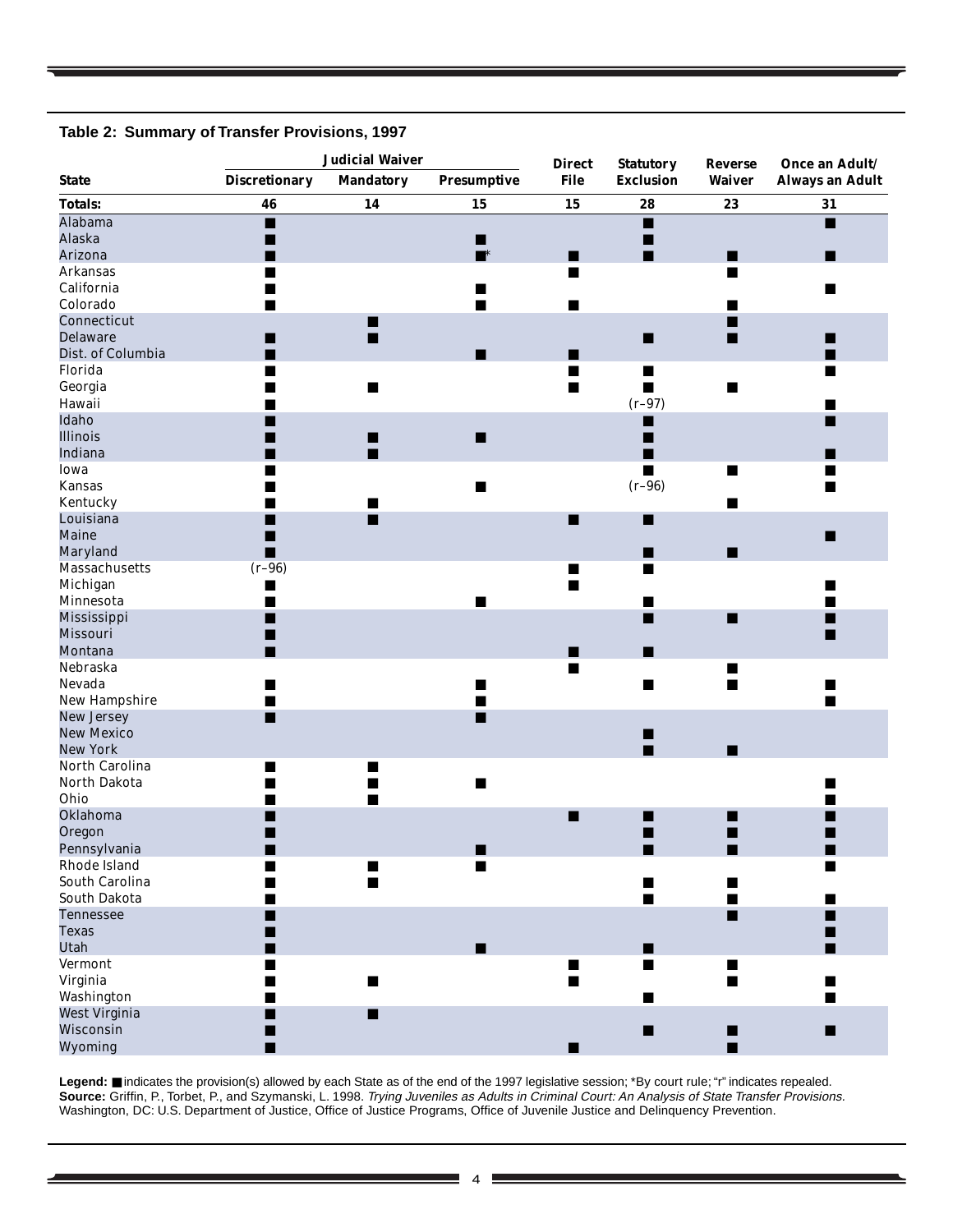#### **Statutory Exclusion**

Statutory exclusion provisions (also referred to as automatic or mandatory transfer) automatically exclude certain juvenile offenders from the juvenile court's original jurisdiction. As they do with all transfer provisions, legislatures typically specify age and offense criteria. However, one application of exclusion lowering the upper age of original juvenile court jurisdiction—excludes the largest number of juveniles from juvenile juris-

diction. Some State legislatures have excluded all 17-year-olds or all 16- and 17-year-olds from juvenile jurisdiction, making them adults for purposes of criminal prosecution.

As of the end of the 1997 legislative session, 28 States excluded certain categories of juveniles from juvenile court jurisdiction (see table 2). In 1996–97, Arizona and Massachusetts enacted new exclusion laws, and Hawaii and Kansas repealed their exclusion laws. Twelve

States modified existing exclusion laws: 12 States added crimes; 1 State lowered the age limit; and 1 State added "lesserincluded" offenses (i.e., offenses that fall outside those that are excluded are joined with listed excluded offenses) (see table 3).

#### **Other Provisions**

**Reverse waiver.** At the end of 1997, 23 States provided for reverse waiver, whereby a juvenile who is being prosecuted

| <b>Type of Transfer</b><br><b>Provision</b> | <b>Action Taken</b><br>(Number of States)                  | <b>States Making</b><br><b>Changes</b>               | <b>Examples</b>                                                                                                                                                                                                                                                                                            |
|---------------------------------------------|------------------------------------------------------------|------------------------------------------------------|------------------------------------------------------------------------------------------------------------------------------------------------------------------------------------------------------------------------------------------------------------------------------------------------------------|
| <b>Discretionary Waiver</b>                 | Added crimes<br>(7 States)                                 | DE, KY, LA, MT,<br>NV, RI, WA                        | Kentucky: 1996 provision permits the juvenile<br>court to transfer a juvenile to criminal court if<br>14 years old and charged with a felony with a<br>firearm.                                                                                                                                            |
|                                             | Lowered age limit<br>(4 States)                            | CO, DE, HI, VA                                       | Hawaii: 1997 provision adds language that allows<br>waiver of a minor at any age (previously 16) if<br>charged with first- or second-degree murder<br>(or attempts) and there is no evidence that the<br>person is committable to an institution for the<br>mentally defective or mentally ill.            |
|                                             | Added or modified<br>prior record provisions<br>(4 States) | FL, HI, IN, KY                                       | Florida: 1997 legislation requires that if the<br>juvenile is 14 at the time of a fourth felony, and<br>certain conditions apply, the State's attorney must<br>ask the court to transfer him or her and certify<br>the child as an adult or must provide written<br>reasons for not making such a request. |
| <b>Presumptive Waiver</b>                   | <b>Enacted provisions</b><br>(2 States)                    | KS, UT                                               | Kansas: 1996 legislation shifts the burden of proof<br>to the child to rebut the presumption that the<br>child is an adult.                                                                                                                                                                                |
| <b>Direct File</b>                          | <b>Enacted or modified</b><br>(8 States)                   | AR, AZ, CO, FL,<br>GA, MA, MT, OK                    | Colorado: 1996 legislation adds vehicular homicide,<br>vehicular assault, and felonious arson to direct<br>file statute.                                                                                                                                                                                   |
| <b>Statutory Exclusion</b>                  | <b>Enacted provision</b><br>(2 States)                     | AZ, MA                                               | Arizona: 1997 legislation establishes exclusion<br>for 15- to 17-year-olds charged with certain<br>violent felonies.                                                                                                                                                                                       |
|                                             | <b>Added crimes</b><br>(12 States)                         | AL, AK, DE, GA,<br>IL, IN, OK, OR,<br>SC, SD, UT, WA | Georgia: 1997 legislation adds crime of battery<br>if victim is a teacher or other school personnel<br>to list of designated felonies.                                                                                                                                                                     |
|                                             | Lowered age limit<br>(1 State)                             | DE                                                   | Delaware: 1996 legislation lowers from 16 to 15<br>the age for which the offense of possession of<br>a firearm during the commission of a felony is<br>automatically prosecuted in criminal court.                                                                                                         |
|                                             | Added lesser-included<br>offense (1 State)                 | $\mathbb{N}$                                         | Indiana: 1997 legislation lists exclusion offenses,<br>including any offense that may be joined with the<br>listed offenses.                                                                                                                                                                               |

#### **Table 3: States Modifying or Enacting Transfer Provisions, 1996–97**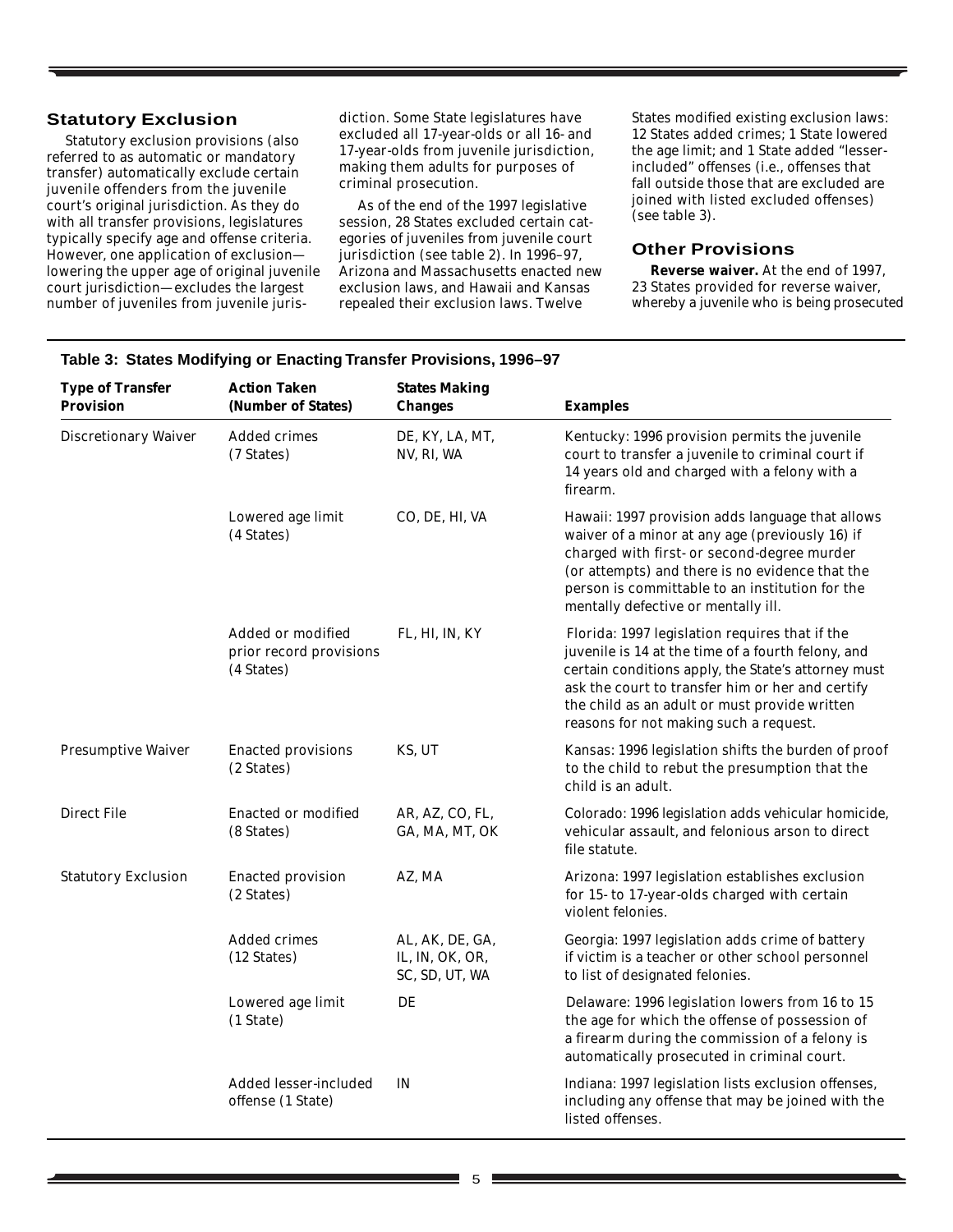# **Arizona Juvenile Justice System Still Intact but With Expanded Transfer Provisions**

In November 1996, voters approved an amendment to the Arizona constitution known as Proposition 102, the Stop Juvenile Crime Initiative. The amendment authorized the legislature or the people to enact by initiative or referendum substantive and procedural laws regarding all proceedings and matters affecting juveniles. The amendment was required so that new transfer laws would not be challenged for being unconstitutional. As a result, Senate bill (S.) 1446, the Juvenile Justice Reform Act, became law effective July 21, 1997, and implemented many provisions of the initiative. Whereas, prior to 1997, the State had only discretionary and presumptive waiver provisions, S. 1446 created the following:

- Statutory exclusion for 15-, 16-, or 17-year-olds charged with violent crime (murder, sexual assault, armed robbery, drive-by shooting, discharging a firearm at a structure, and aggravated assault with serious injury or use of a deadly weapon) or if the juvenile had two prior felony adjudications and was charged with any third felony.
- Direct file for 14-year-olds charged with a violent crime or if arrested for any third felony.
- ◆ Chronic offender classification with procedures for notice of possible consequences, dispositions, and determination of whether prior offenses occurred.
- ◆ Reverse waiver, where, at a pretrial hearing, a juvenile does not qualify as a chronic felony offender.
- Once an adult, always an adult, where, if a juvenile was previously tried and convicted in criminal court, any future offenses involving that juvenile will be tried in adult court.
- Proceedings and records open to the public.
- Mandatory sentencing, where, a juvenile age 14 and older adjudicated for any second felony in juvenile court must either serve mandated juvenile detention time, be incarcerated in the Arizona Department of Juvenile Corrections, or be placed under juvenile intensive supervision. The juvenile also may be tried as an adult.

The juvenile court retained its discretionary waiver provision over any juvenile felony offender. In addition, the legislature appropriated funds for the purpose of providing short-term detention for juveniles on intensive probation, for expanding the juvenile intensive supervision and progressively increasing sanction programs, and for investigating and prosecuting juvenile gang offenses.

in criminal court may petition to have the case transferred to juvenile court for adjudication or disposition. Reverse waiver statutes can mitigate sweeping exclusion or direct file provisions.

**Once an adult/always an adult.** At the end of 1997, 31 States had "once an adult/always an adult" exclusion provisions (see table 2). Such provisions require that once juvenile court jurisdiction is waived or the juvenile is prosecuted (and typically convicted) in criminal court, all subsequent cases involving that juvenile will be under criminal court jurisdiction. In 1996–97, Arizona, Indiana, Michigan, and Oklahoma enacted "once an adult/always an adult" provisions.

# **Judicial Disposition/ Sentencing Authority**

*Trend: State legislatures continue to experiment with blended and other sentencing options, while changes in purpose clauses impact juvenile court dispositions.*

*State Responses* documented a trend by legislatures to make dispositions more offense-based as opposed to the more traditional, offender-based sanctions, with the goal of punishment or incapacitation rather than rehabilitation. This trend had resulted in dramatic shifts in judicial dispositional/ sentencing practices in three areas: (1) imposition of "blended sentences," (2) imposition of mandatory minimum sentences, and (3) extension of juvenile court jurisdiction

for dispositional purposes beyond the age of majority. All of these options apply to a subset of serious or violent juvenile offenders as specified by statute. In 1996 and 1997, legislatures continued to adopt these sentencing provisions, but changes to juvenile court purpose clauses have altered the very foundation of the juvenile justice system with respect to dispositions (see sidebar p. 9).

# **Blended Sentencing**

Blended sentencing statutes represent a dramatic change in dispositional/ sentencing options available to judges. Blended sentencing refers to the imposition of juvenile and/or adult correctional sanctions on serious and violent juvenile offenders who have been adjudicated in juvenile court or convicted in criminal court. The authors identified five basic models of blended sentencing; each applied to a subset of juvenile offenders specified by statute and usually defined by age and offense. In three of the models, the juvenile court has responsibility for adjudicating the case; in the remaining two models, the criminal court has jurisdiction, as follows:

- ◆ Juvenile—Exclusive Blend: either a juvenile or adult sanction.
- ◆ Juvenile—Inclusive Blend: both juvenile and adult sanctions.
- ◆ Juvenile—Contiguous: first juvenile, then adult sanctions (see sidebar "Texas Studies," p. 7).
- Criminal—Exclusive Blend: either a juvenile or adult sanction.
- Criminal—Inclusive Blend: both juvenile and adult sanctions.

At the end of the 1995 legislative session, 17 States had one or more blended sentencing options in place. (Note: West Virginia's 1985 criminal-exclusive blended sentencing statute was previously omitted.) Two years later, Virginia enacted another blended sentencing model (criminal-inclusive) for violent juvenile felony offenders, Massachusetts modified age/offense criteria for its blended sentencing option, and three States (Iowa, Kansas, and Oklahoma) enacted new blended sentencing provisions:

- ◆ Iowa passed a youthful offender law that represents the criminal-inclusive model.
- ◆ Kansas passed an extended jurisdiction juvenile law—an example of the juvenile-inclusive model.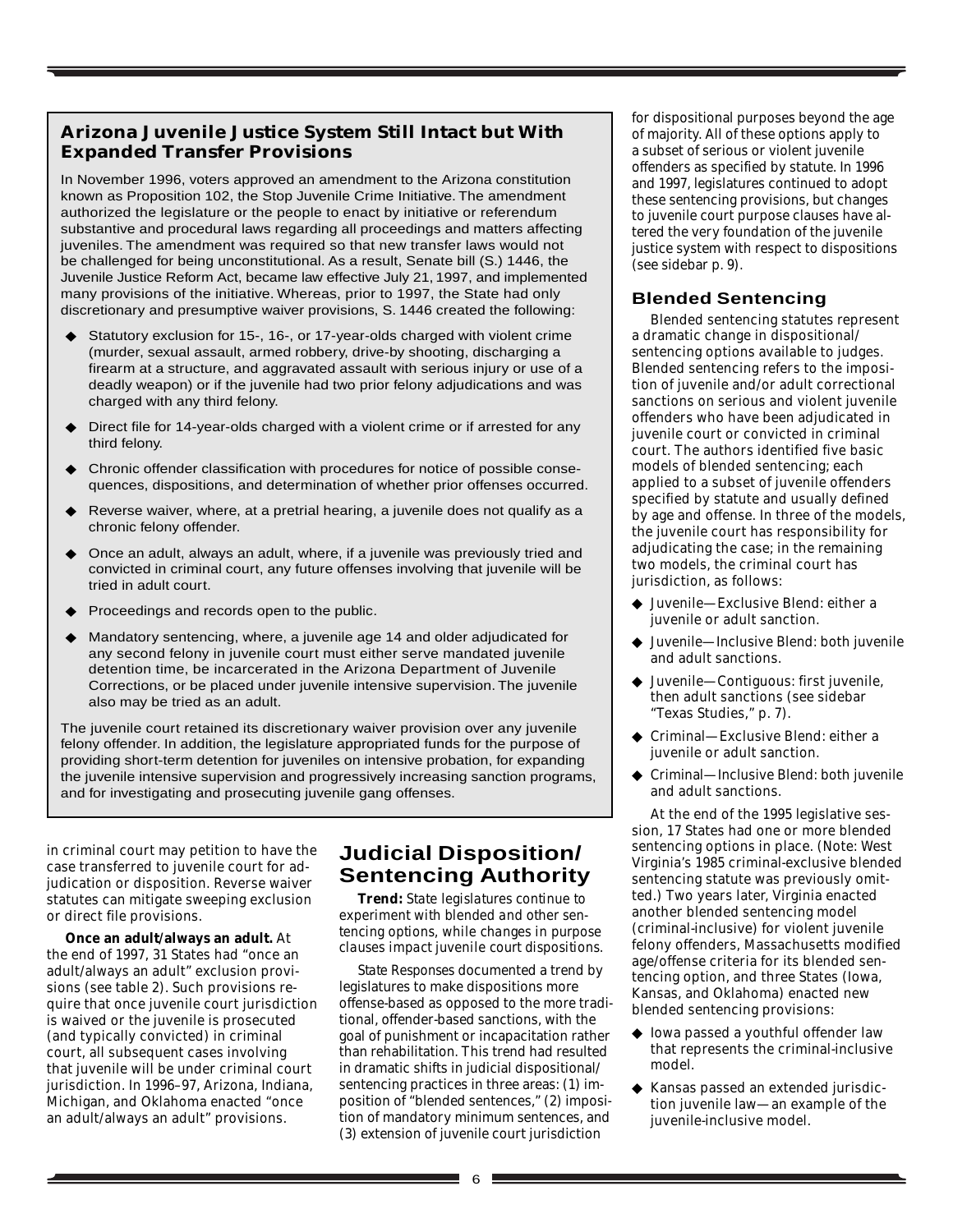◆ Oklahoma passed a youthful offender law similar to the criminal-exclusive model.

### **Mandatory Minimum Commitment Sentences**

For the most part, mandatory minimum sentences are applied to serious or violent juvenile offenders tried as adults in criminal court. In 1997, the Oregon legislature retreated somewhat from earlier mandatory minimum prescriptions for these cases (see sidebar "Oregon Retreating," this page). Only Arizona enacted laws requiring juvenile court judges to impose a mandatory sentence (see sidebar, p. 6). In 1996 and 1997, legislatures also adopted juvenile court sentencing guidelines (see sidebar, p. 8).

# **Extended Jurisdiction**

Every juvenile code sets an upper age of original juvenile court jurisdiction. All States also set an age to which the juvenile court's jurisdictions may be extended. Usually, such provisions allow the juvenile court judge to commit a juvenile to the juvenile corrections department for a longer period of time than the court's original jurisdiction, typically to age 21. In 1996 and 1997, five States (Florida, Kansas, Kentucky, Montana, and Tennessee) increased the age for extended juvenile court jurisdiction, typically for a subset of serious and violent juvenile offenders.

# **Corrections Programming**

*Trend: States supplement continued emphasis on institutional programming with locally administered interventions that stress public safety and offender accountability.*

*State Responses* noted that increases in violent crime by juveniles and changes in transfer and sentencing laws designed to punish them resulted in dramatic shifts in corrections programming. Adult corrections systems were challenged to develop programming for younger inmates. Juvenile corrections systems were burdened by an influx of older, more violent offenders who stayed for longer periods of time. The challenges to adult and juvenile corrections systems across the country resulted in several models of secure corrections programming for young offenders (see sidebar "Louisiana Supreme Court," p. 12).

# **Texas Studies the Impact of Its Tougher Juvenile Incarceration Policy**

In 1987, the Texas legislature enacted a determinate sentencing law that is an example of the juvenile-contiguous blended sentencing model, whereby, for certain offenses the juvenile court may impose a sentence that may remain in effect beyond its extended jurisdiction. The application of determinate sentences in Texas has grown since the late 1980's. In 1995, the legislature expanded the number of offenses that qualify for the most severe sentences, and it added an additional crime in 1997.

Accompanying these changes, the legislature established a progressive sanctions framework for juvenile dispositions based upon the severity of the offense and prior offense history. Determinate sentences acquired the status of the most severe tier of a seven-level system of progressive sanctions. The legislature made application of the progressive sanctions guidelines voluntary but required that deviations be reported to the Texas Juvenile Probation Commission. It also required the Criminal Justice Policy Council (CJPC) to analyze and report on the implementation of the guidelines.

In October 1997, CJPC issued a report that profiles the offenders disposed by juvenile courts under the determinate sentencing procedure. Between 1990 and 1996, the number of juveniles committed to the Texas Youth Commission (TYC) with determinate sentences more than quadrupled from 48 to 207, representing approximately 8% of all TYC commitments compared with 2% in 1990. These cases received average sentences ranging from 8 years for aggravated assault to 16 years for murder.

**Source:** Fabelo, T. 1997. Determinate Sentencing: Examining Growing Use of the Tougher Juvenile Incarceration Penalty. Austin, TX: Criminal Justice Policy Council.

## **Oregon Retreating Somewhat From Mandatory Minimum Sentencing Provisions for Juveniles**

In 1995, the Oregon legislature fundamentally rewrote the mission statement of the juvenile justice system. The legislation, known as Senate bill (S.) 1, changed the purpose of the juvenile justice system from a child welfare approach to a system that promotes accountability, responsibility, and punishment. Among the many changes that were enacted in 1995, the expanded use of mandatory minimum sentencing guidelines set forth in Ballot Measure 11 gave strength to the State's new emphasis on punishment and accountability.

The provision required that any juvenile age 15, 16, or 17 at the time of the offense who is charged with committing murder, first- or second-degree assault, or firstor second-degree robbery must be tried as an adult in criminal court. Conviction for such an offense would result in a mandatory minimum sentence, varying in length from 5 to 25 years, depending on the crime. Any youth convicted of one of these offenses would be placed in the physical custody of the Oregon Youth Authority (OYA) while legal custody would remain with the Department of Corrections (DOC). OYA can keep an offender until age 25, after which the youth may be placed in the physical custody of adult corrections (DOC).

However, with the passage of S. 1049 in 1997, Oregon showed early signs of a retreat from mandatory minimums by making several adjustments. Essentially, juveniles convicted of second-degree robbery, second-degree assault, or seconddegree kidnaping may receive sentences other than the mandatory minimum if certain conditions are met. The criteria to be considered vary by the offense and include factors such as whether the victim was physically injured, whether a deadly weapon was used, and whether this was a juvenile's first offense. If not a first offense, the number and type of prior convictions are taken into account. Upon consideration of such criteria, the sentencing judge may deviate from the mandatory minimums spelled out in Ballot Measure 11.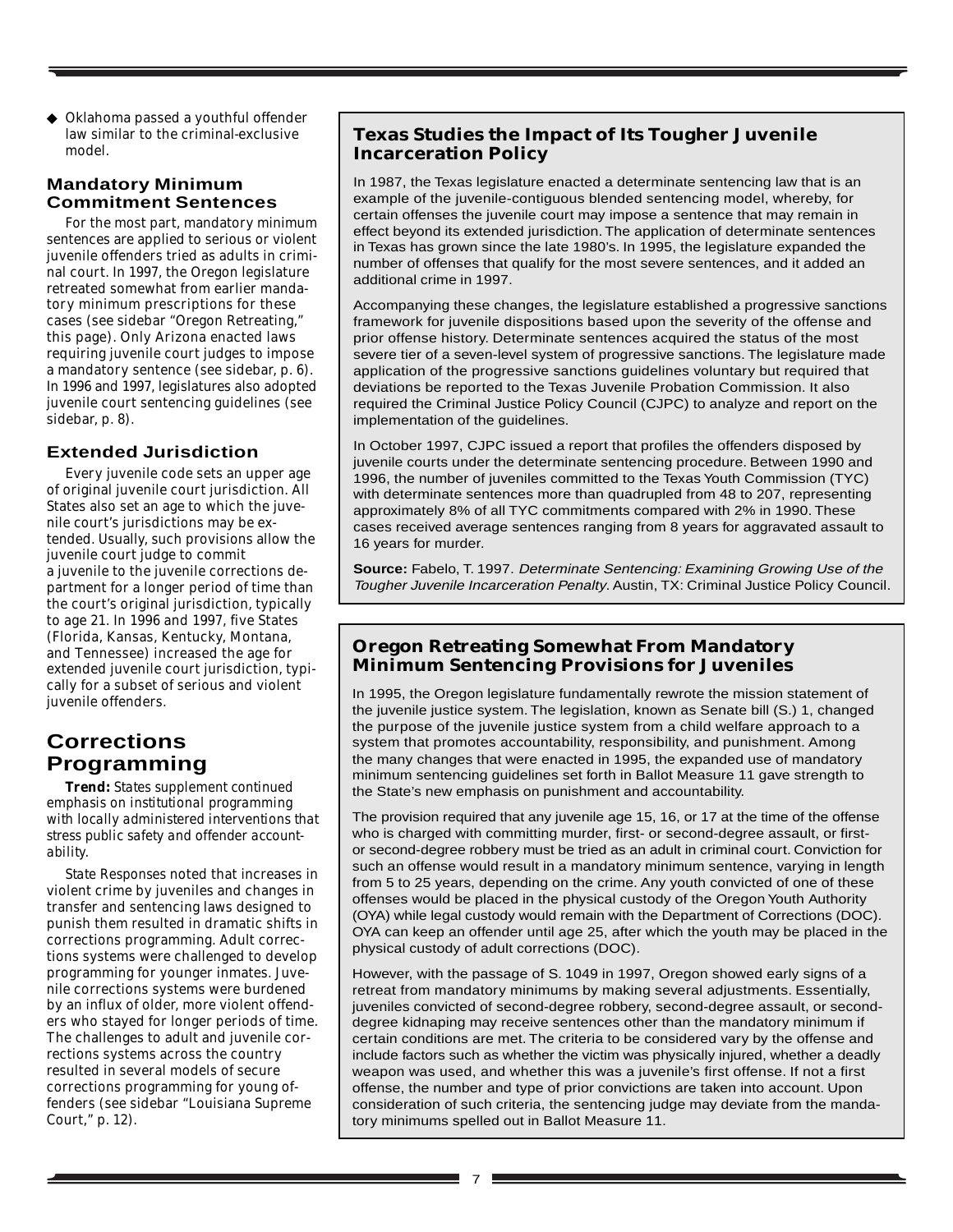Whereas the earlier trend entailed new secure institutional capacity to handle the presumed onslaught of violent juvenile offenders, the recent trend has been toward authorizing and funding the development of community-based interventions and supervision of these offenders within a framework of public safety and offender accountability (see table 4, page 9, and sidebar "Implementing Extended Juvenile Jurisdiction," p. 12).

# **Confidentiality of Juvenile Court Records and Proceedings**

*Trend: States continue to deemphasize traditional confidentiality concerns while emphasizing information sharing.*

*State Responses* documented that during the early 1990's, States made significant changes in how the juvenile justice system treats information about juvenile offenders, particularly violent juvenile offenders. As juvenile crime became more serious, community protection, the public's right to know, and service providers' need to share information displaced the desire to protect minors from the stigma of youthful indiscretions. Legislatures across the Nation have increasingly called for a presumption of open hearings and records, at least for a subset of juvenile offenders. The trend toward openness continued in the 1996 and 1997 legislative sessions.

#### **Public Juvenile Hearings**

In 1996–97, six States enacted new laws that opened juvenile court hearings to the public, at least for specified violent or other serious crimes; six States modified existing statutes (see table 6). As of the end of the 1997 legislative session, 30 States required or permitted open juvenile court hearings of cases involving either juveniles charged with violent or other serious offenses or juveniles who are repeat offenders (see table 5).

**Release/Publication of Juvenile's Name.** As more States allow access to juvenile court hearings, so too are they allowing the release or publication of a juvenile's name and address. In 1996–97, three States passed legislation that gives the general public and/or media access to the name and address of a minor adjudicated delinquent for specified serious or violent crimes; in some cases this also applies to repeat offenders. Thirteen States modified existing provisions (see

#### **Juvenile Court Sentencing Guidelines in Two States**

In 1997, the Utah legislature provided for the application of juvenile sentencing guidelines when preparing a dispositional report and recommendation in a delinquency action. A commission was appointed to:

"develop guidelines and propose recommendations to the legislature, the governor and the State Judicial Council about sentencing and release of juvenile and adult offenders in order to:

- 1) respond to public comment;
- 2) relate sentencing practices and correctional resources;
- 3) increase equity in criminal sentencing;
- 4) better define responsibility in criminal sentencing; and
- 5) enhance the discretion of sentencing judges while preserving the role of the . . . Youth Parole Authority."

The probation officer is to consider the juvenile sentencing guidelines when preparing the dispositional report and recommendations. In addition to determining the offender's level of current and previous offense history and corresponding sentence, probation officers are to consider a list of aggravating and mitigating circumstances. The Utah Court Administrator's Office is testing a computergenerated juvenile sentencing guideline notice to assist officers in reviewing a juvenile's prior record.

In 1997, the Wyoming legislature established guidelines for progressive sanctions for adjudicated delinquent youth. Their purpose is to:

- "1) ensure that juvenile offenders face uniform and consistent consequences and punishments that correspond to the seriousness of each offender's current and prior offense history, special treatment or training needs and effectiveness of prior interventions;
- 2) balance public protection and rehabilitation while holding offenders accountable;
- 3) permit flexibility in the decisions made;
- 4) consider the juvenile offender's circumstances; and
- 5) improve juvenile justice planning and resource allocation by ensuring uniform and consistent reporting of disposition decisions."

The new law describes the five sanction levels, the procedures for applying each, and guidelines for dispositions of an offender's subsequent adjudications. It also lists juvenile court sanctions common to all levels and specific sanctions relating to each individual level.

table 6). As of the end of the 1997 legislative session, 42 States permitted the release of a juvenile's name, address, and/ or picture to the media or general public under certain conditions (see table 5).

#### **Juvenile Court Records**

Juvenile courts and probation departments collect information about juvenile offenders in legal records such as petitions, findings, orders and decrees, and social history records that include documents and reports on the juvenile's prior legal history, family background, and personality. Juveniles are also the subjects of law enforcement records that can include fingerprints, photographs, offense and investigation reports, education records, treatment agency records, child protective services records, medical records, and records of psychological or psychiatric evaluations.

With respect to serious and violent juvenile offenders, State legislatures have made changes to the confidentiality of juvenile court records, typically the legal record, in the following areas: access to

*Continued on page 12*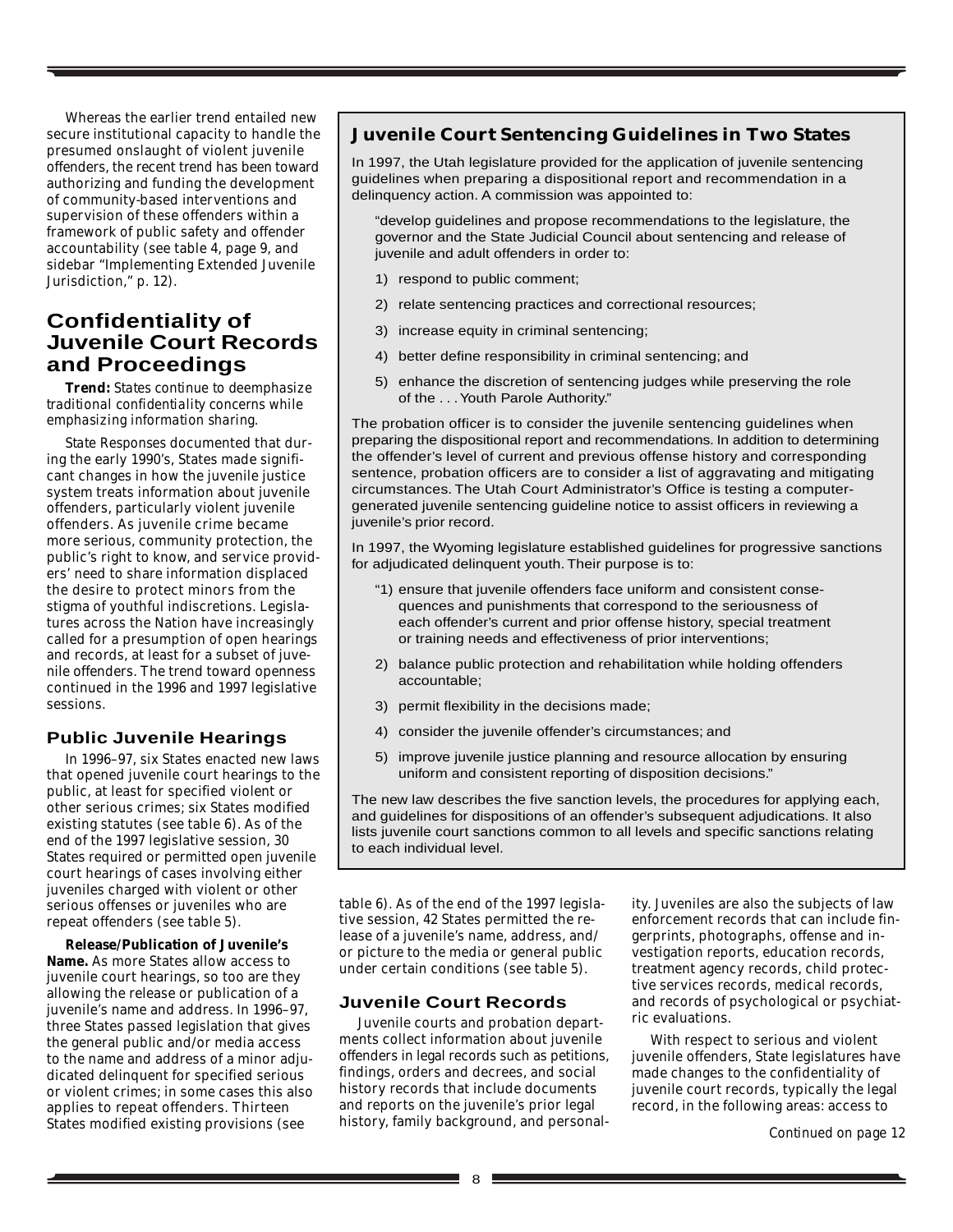| <b>Action Taken (Number of States)</b>                                                                                           | <b>States Making Changes</b>                  | <b>Examples</b>                                                                                                                                                                                                                                                                                      |
|----------------------------------------------------------------------------------------------------------------------------------|-----------------------------------------------|------------------------------------------------------------------------------------------------------------------------------------------------------------------------------------------------------------------------------------------------------------------------------------------------------|
| Authorizes increase in, planning<br>for, or appropriation for secure<br>institutional or detention beds<br>$(10 \text{ States})$ | AR, AZ, CO, HI, ID, KS, MS,<br>NJ, NV, TX     | Arizona: 1997 legislation establishes fund and<br>appropriates money to assist counties in maintain-<br>ing, expanding, and operating juvenile detention<br>centers and appropriates additional money to<br>provide short-term detention for juveniles on<br>intensive probation.                    |
| Authorizes or mandates special<br>programs in institutions (3 States)                                                            | MN, NJ, SD                                    | Minnesota: 1997 legislation requires commissioner<br>of corrections to begin operating a juvenile sex<br>offender treatment program at Red Wing Correc-<br>tional Facility.                                                                                                                          |
| Establishes, authorizes, or<br>mandates nonresidential<br>programs or pilots (11 States)                                         | AR, CA, FL, HI, ME, MN,<br>OR, RI, TX, UT, VT | Oregon: 1997 legislation allows counties to establish<br>demonstration projects that assume local manage-<br>ment for certain delinquents to reduce reliance on<br>State's secure custody; youth/parent accountability,<br>public safety, and victim needs are paramount.                            |
| Appropriates funds for violence<br>or delinquency prevention<br>(5 States)                                                       | AR, CA, HI, MN, WA                            | Hawaii: 1997 legislation appropriates money for<br>delinquency prevention services.                                                                                                                                                                                                                  |
| Appropriates funds for<br>community-based programs<br>(7 States)                                                                 | AZ, CA, MN, MS, NC, OK, WY                    | North Carolina: 1997 legislation appropriates<br>money for a juvenile assessment demonstration<br>project.                                                                                                                                                                                           |
| Directs development of outcome<br>measures (3 States)                                                                            | MN, OR, WA                                    | Washington: 1997 legislation recognizes importance<br>of evaluation and outcome measurement and<br>authorizes the Washington State Institute for Public<br>Policy to develop a definition of recidivism and<br>standards for measuring the effectiveness of new<br>juvenile accountability programs. |
| Directs study (9 States)                                                                                                         | MI, MN, MT, NC, ND, OH,<br>RI, TX, WA         | Ohio: 1997 legislation extends date for State Crimi-<br>nal Sentencing Commission to submit a report with<br>recommendations related to juvenile justice.                                                                                                                                            |

#### **Table 4: States Making Provision for Development of Community-Based Interventions, 1996–97**

# **Changes in Purpose Clause Have an Impact on Juvenile Court Dispositions**

While most of the activity during the first half of the 1990's revolved around treating more juveniles as criminals, recently there has been an attempt to strike a balance between offender accountability, competency development, and public protection within the juvenile justice system. Often, lawmakers incorporate this "balanced approach" language into a new purpose clause that will have an impact on dispositions for serious and violent juvenile offenders as more courts and probation departments develop a range of sanctions at the local level. Efforts to implement balanced approach and/or restorative justice philosophies across the full spectrum of juvenile justice system interventions and incorporate victims and communities affected by juvenile crime, require a monumental task of system transformation. As of the end of the 1997 legislative session, 17 States had redefined their juvenile court purpose clauses to emphasize public safety, certain sanctions, and/or offender accountability.

**Sources:** Klein, A. 1996. The other revolution in juvenile justice legislative reform: Balanced restorative justice. Unpublished paper; Torbet, P., and Douglas, T. 1997 (October). Balanced and restorative justice: Implementing the philosophy. Pennsylvania Progress 4(3). Pittsburgh, PA: National Center for Juvenile Justice.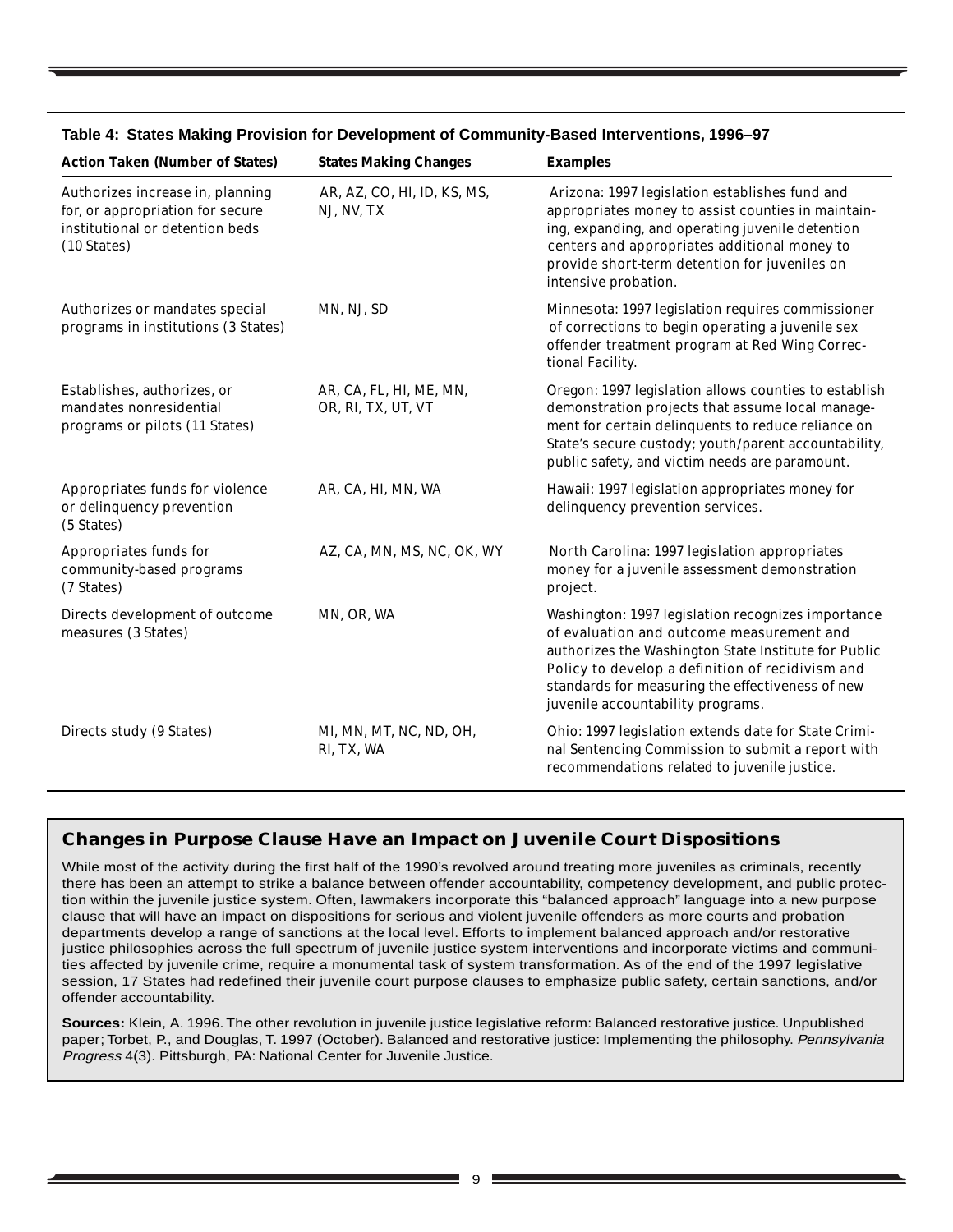| <b>State</b>                 | Open<br><b>Hearing</b> | <b>Release</b><br>of Name | Release<br>of Court<br>$\bf Record1$ | <b>Statewide</b><br>Repository <sup>2</sup> | Finger-<br>printing | <b>Photo-</b><br>graphing | <b>Offender</b><br><b>Registration</b> | Seal/Expunge<br><b>Records</b><br>Prohibited |
|------------------------------|------------------------|---------------------------|--------------------------------------|---------------------------------------------|---------------------|---------------------------|----------------------------------------|----------------------------------------------|
| <b>Totals:</b>               | 30                     | 42                        | 48                                   | 44                                          | 47                  | 46                        | 39                                     | 25                                           |
| <b>Alabama</b>               |                        |                           | ■                                    | П                                           | п                   | п                         | $\blacksquare$                         |                                              |
| Alaska                       | ■                      | П                         | ■                                    | ■                                           | ■                   | ш                         | ■                                      | П                                            |
| Arizona                      | ■                      | ■                         | ■                                    | ■                                           | ■                   | ш                         |                                        |                                              |
| <b>Arkansas</b>              |                        | ■                         |                                      | ■                                           | ■                   | ■                         | ■                                      |                                              |
| California                   | ■                      | ■                         |                                      | ■                                           |                     |                           | ■                                      |                                              |
| Colorado                     | $\blacksquare$         | $\blacksquare$            |                                      | ■                                           | ■                   | ■                         | ■                                      | ■                                            |
| Connecticut                  |                        |                           |                                      |                                             | ٠                   | ■                         |                                        |                                              |
| <b>Delaware</b>              | ■                      | ■                         |                                      | ■                                           | ■                   | ■                         | ∎                                      | ■                                            |
| Dist. of Columbia            |                        |                           |                                      |                                             | ■                   | ш                         |                                        |                                              |
| Florida                      | ■                      | ■                         |                                      | ■                                           | ■                   | ■                         | ■                                      | ш                                            |
| Georgia                      | ■                      | ■                         |                                      | ■                                           |                     | ■                         |                                        |                                              |
| Hawaii                       |                        |                           |                                      |                                             |                     |                           |                                        |                                              |
| Idaho                        | ■                      | ■                         | ш                                    | ■                                           | ■                   | ■                         | ■                                      |                                              |
| Illinois                     |                        |                           |                                      |                                             |                     |                           |                                        |                                              |
| Indiana                      | ■                      | ■                         |                                      | ■                                           | ٠                   |                           |                                        |                                              |
| Iowa                         | ■                      | ■                         |                                      | ■                                           | ■                   | ш                         | ■                                      | ш                                            |
| <b>Kansas</b>                | ■                      | ■                         |                                      | ■                                           | ■                   | ш                         | ■                                      |                                              |
| Kentucky                     |                        | ■                         |                                      | ■                                           | ■                   | ш                         |                                        | ■                                            |
| Louisiana                    | ■                      | П                         |                                      | ■                                           | ■                   | п                         | ■                                      | п                                            |
| Maine                        | ■                      | ■                         |                                      | ■                                           |                     |                           | ∎                                      |                                              |
| Maryland                     | ■                      |                           | ٠                                    | ■                                           | ■                   | ш                         |                                        |                                              |
| <b>Massachusetts</b>         | ■                      | П                         |                                      | ■                                           | ■                   | П                         | ■                                      |                                              |
| Michigan                     | ■                      | ■                         |                                      | ■                                           |                     | ■                         |                                        |                                              |
| Minnesota                    | ■                      | ■                         |                                      | ■                                           |                     | ш                         | ■                                      |                                              |
| Mississippi                  |                        | ш                         |                                      |                                             |                     | ■                         | ■                                      |                                              |
| Missouri                     | ■                      | ■                         |                                      | ■                                           | ٠                   | ■                         |                                        |                                              |
| Montana                      | П                      | ■                         | ■                                    | ■                                           | ■                   | ш                         | ∎                                      | ш                                            |
| Nebraska                     |                        | ■                         | ■                                    | ■                                           | ■                   |                           |                                        |                                              |
| Nevada                       | $\blacksquare$         | ■                         |                                      | ■                                           | $\blacksquare$      | ■                         | ٠                                      | ш                                            |
| New Hampshire                |                        | ■                         |                                      |                                             |                     | ■                         | ■                                      |                                              |
| <b>New Jersey</b>            |                        | п                         | П                                    | ■                                           | ■                   |                           | ■                                      |                                              |
| <b>New Mexico</b>            | ■                      |                           |                                      | ■                                           | ■                   |                           | ■                                      |                                              |
| <b>New York</b>              |                        |                           | ■                                    | П                                           | ■                   |                           |                                        |                                              |
| North Carolina               |                        |                           | $\blacksquare$                       |                                             | ■                   |                           | $\blacksquare$                         | п                                            |
| North Dakota                 |                        |                           | ■                                    |                                             |                     |                           |                                        |                                              |
| Ohio                         |                        |                           |                                      | ٠                                           | ■                   | ■                         | ■                                      |                                              |
| Oklahoma                     | П                      | ■                         |                                      | ■                                           | ■                   | ■                         |                                        |                                              |
| Oregon                       |                        | ■                         | ■                                    | ■                                           | ■                   | ■                         | ■                                      |                                              |
|                              |                        |                           |                                      |                                             |                     |                           |                                        |                                              |
| Pennsylvania<br>Rhode Island | ▅                      | ■                         |                                      | ■                                           |                     |                           |                                        |                                              |
| South Carolina               |                        | $\blacksquare$            |                                      | ■                                           | ■                   | п                         |                                        |                                              |
| South Dakota                 | ■                      | ■                         |                                      | ٠                                           | ٠                   | ■                         |                                        |                                              |
| <b>Tennessee</b>             |                        |                           |                                      |                                             |                     |                           |                                        |                                              |
| <b>Texas</b>                 |                        | ■<br>п                    | ■                                    | ■                                           | ■                   | п                         | ▄                                      |                                              |
|                              | п                      |                           |                                      | ■                                           |                     | ■                         | ■                                      |                                              |
| Utah                         | п                      | п                         | ■                                    | п                                           | ■                   |                           | ■                                      | п                                            |
| <b>Vermont</b>               |                        |                           |                                      |                                             | ■                   | ■                         |                                        |                                              |
| Virginia                     | ■                      | $\blacksquare$            | ■                                    | $\blacksquare$                              | ٠                   | п                         | П                                      |                                              |
| Washington                   | ■                      | п                         | $\blacksquare$                       | $\blacksquare$                              | ■                   | п                         | п                                      | ■                                            |
| West Virginia                |                        | ■                         | ▅                                    |                                             | ■                   |                           |                                        | п                                            |
| Wisconsin                    | п                      | П                         | ■                                    | п                                           |                     |                           | ■                                      |                                              |
| Wyoming                      |                        | п                         | п                                    | $\blacksquare$                              | п                   | П                         | п                                      | ■                                            |

**Table 5: Summary of Provisions Limiting Confidentiality for Serious and Violent Juvenile Offenders, 1997**

**Legend:** ■ indicates the provision(s) allowed by each State as of the end of the 1997 legislative session.

1 In this category, ■ indicates a provision for juvenile court records to be specifically released to at least one of the following parties: the public, the victims(s), the school(s), the prosecutor, law enforcement, or social agency; however, all States allow records to be released to any party who can show a legitimate interest, typically by court order. <sup>2</sup>In this category, ■ indicates a provision for fingerprints to be part of a separate juvenile or adult criminal history repository.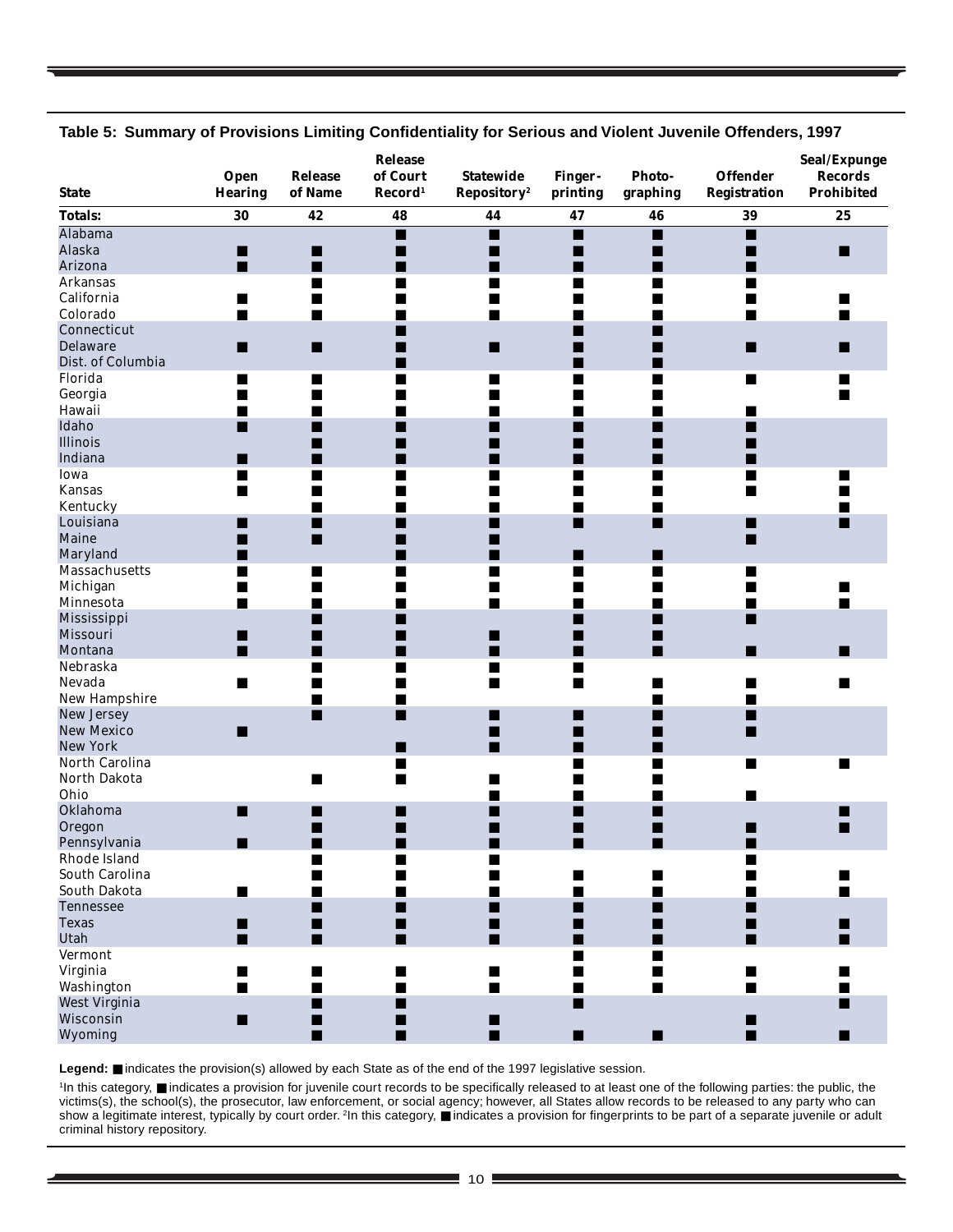| <b>Action Taken (Number of States)</b>                                                                       | <b>States Making Changes</b>                                                                                                | <b>Examples</b>                                                                                                                                                                                                                                                                                                                                                                                                               |
|--------------------------------------------------------------------------------------------------------------|-----------------------------------------------------------------------------------------------------------------------------|-------------------------------------------------------------------------------------------------------------------------------------------------------------------------------------------------------------------------------------------------------------------------------------------------------------------------------------------------------------------------------------------------------------------------------|
| Public juvenile hearings<br>(12 States)                                                                      | AK, DE, FL, HI, ID, IN, KS,<br>MA, MD, SD, UT, VA                                                                           | Idaho: 1997 legislation adds language stating that<br>juvenile hearings must be open to the public in all<br>proceedings against a juvenile 14 or older who is<br>petitioned or charged with an offense that would<br>be a felony if committed by an adult.                                                                                                                                                                   |
| Release or publication of<br>juvenile's name (16 States)                                                     | AK, AR, CA, HI, IA, IN, KY,<br>MT, NH, ND, OR, SC, TX, VA,<br>WA, WY                                                        | Iowa: 1997 legislation adds new subsection stating<br>that if a juvenile who has been placed in detention<br>escapes from the facility, the juvenile's name may be<br>released by the criminal or juvenile justice agency.                                                                                                                                                                                                    |
| <b>Juvenile Court Records</b>                                                                                | <b>States Making Changes</b>                                                                                                | <b>Examples</b>                                                                                                                                                                                                                                                                                                                                                                                                               |
| Disclosure of juvenile court<br>records (29 States)                                                          | AL, AZ, CA, CO, DE, GA, HI,<br>IA, ID, IL, IN, KS, KY, MA, MD,<br>ME, MN, MT, ND, NV, OK, OR,<br>RI, TX, UT, VA, WA, WV, WY | Wyoming: 1997 legislation authorizes the public<br>disclosure of records in any case in which a minor<br>is adjudicated delinquent for the commission of a<br>violent felony, excluding any proceeding involving<br>a seriously emotionally disturbed child.                                                                                                                                                                  |
| Notice to schools (19 States)                                                                                | AL, AZ, CA, FL, GA, KY, LA,<br>MO, MT, NC, ND, NV, OK, OR,<br>SC, TN, UT, VA, WA                                            | North Dakota: 1997 legislation adds a provision that<br>if a child is adjudicated delinquent for a sexual<br>assault, the court must notify the superintendent of<br>the school district and the principal of the school<br>the child attends of the disposition.                                                                                                                                                             |
| Centralized repository of<br>juvenile record histories<br>or fingerprinting and<br>photographing (12 States) | AL, AZ, AR, CA, GA, ID, IN,<br>MN, NV, OK, RI, VA                                                                           | Virginia: 1997 legislation adds language stating that<br>if a juvenile 14 or older is charged with a violent<br>juvenile felony, as defined, copies of his or her finger-<br>prints and a report of the disposition must be for-<br>warded to the Central Criminal Records Exchange.                                                                                                                                          |
| Criminal court use of defendant's<br>juvenile record (7 States)                                              | CA, FL, GA, IA, KY, OK, OR                                                                                                  | Oklahoma: 1997 legislation adds language stating<br>that as part of the presentence investigation report<br>for an adult convicted of a violent felony, the<br>department of corrections must look at the adult's<br>juvenile record.                                                                                                                                                                                         |
| Registration of sexual offenders/<br>DNA (24 States)                                                         | AL, AR, CA, CO, HI, ID, IN,<br>LA, MA, MN, MS, MT, NC, NH,<br>NM, N, OR, RI, SC, SD, TX,<br>VA, WA, WY                      | South Dakota: 1997 legislation provides that if a<br>juvenile 15 or older is adjudicated of a sex crime<br>or felony sexual contact, he or she must register<br>with the sex offender registry. These individuals<br>can petition for removal from the registry after<br>showing that they have not been adjudicated or<br>convicted of any sex offense for at least 10 years<br>and they are no longer a threat to reoffend. |
| Sealing or expungement of<br>juvenile court records<br>(13 States)                                           | AK, CA, CO, FL, KS, KY, LA,<br>MN, NV, OK, VA, WA, WV                                                                       | Nevada: 1997 legislation provides that with limited<br>exceptions, if a child is adjudicated delinquent for<br>a category A or B felony and the act was a sexual<br>offense or involved the use or threatened use of<br>force or violence against the victim, the records<br>relating to the child must not be sealed.                                                                                                        |

# **Table 6: States Modifying or Enacting Confidentiality Provisions, 1996–97**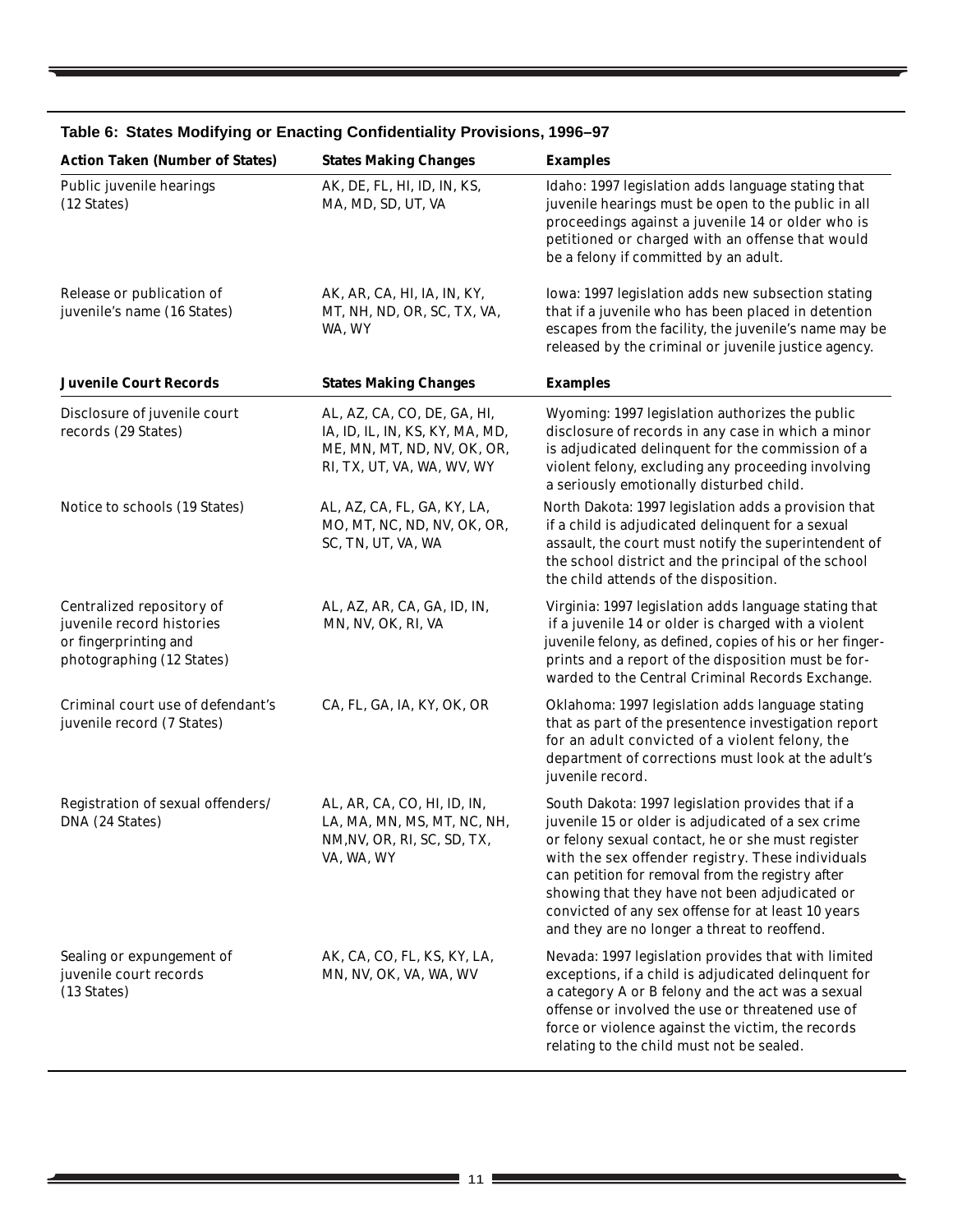#### *Continued from page 8*

or disclosure of information, use of record information, and sealing or expunging of records.

**Disclosure of information.** Formerly confidential juvenile court records are increasingly being made available to a wide variety of people. The "need to know" argument necessitates proper disclosure of information among youth-serving agencies. Many States open juvenile court records to school officials or require that schools be notified when a juvenile is taken into custody for all crimes of violence or crimes in which a deadly weapon is used. Congress has also identified the importance of information sharing, having appropriated funding to States under the Juvenile Accountability Incentive Block Grants program to "establish and maintain interagency information-sharing programs that enable the juvenile and criminal justice system, schools, and social services agencies to make more informed decisions regarding the early identification, control, supervision, and treatment of juveniles who repeatedly commit serious delinquent or criminal acts."

In 1996–97, 27 States modified existing provisions that allow disclosure of information contained in juvenile court records; 2 States enacted new laws (see table 6). As of the end of the 1997 legislative session, 48 States allowed juvenile court record information to be specifically released to at least one of the following parties: the public, victims, schools, prosecutors, law enforcement, or social agencies. However, all States allowed records to be released to any party who can show a legitimate interest, typically by court order (see table 5).

A subset of the disclosure issue is notification rights of both schools and victims (the following section discusses victims rights). Notice to schools represents an area of increased openness of juvenile court information. In 1996–97, 11 States enacted new laws permitting or requiring the court to notify the school district regarding a juvenile charged/convicted of a serious or violent crime; 8 States modified existing statutes (see table 6).

**Use of records.** Aside from disclosing or sharing information across systems for the purpose of better coordinating services, legislatures have made provisions in three areas of juvenile record use: (1) central repository of juvenile record histories/ fingerprinting and photographing, (2) the

## **Louisiana Supreme Court Strikes Down Statute Authorizing Administrative Transfer of Delinquent Youth to Adult Facilities**

During the 1997 legislative session, Louisiana enacted a law that required juveniles adjudicated delinquent by the juvenile court to be transferred at age of majority (17), without the benefit of a hearing, to adult corrections facilities to serve the remainder of their juvenile court disposition. (Note: South Carolina has a longstanding statute that authorizes a similar procedure.)

The Louisiana code, effective July 14, 1997, was promptly challenged in the East Baton Rouge Parish Juvenile Court and ultimately struck down by the Louisiana Supreme Court as a violation of a juvenile's due process rights guaranteed under the State constitution. The provision would have required juveniles to perform hard labor without an opportunity for a jury trial. In its legal opinion, the Court provided a historical synopsis of the juvenile justice system and important features of the system and commented:

"The changing nature of juvenile crime has engendered changes in the nature of the juvenile delinquency adjudication which have blurred the distinction between juvenile and adult procedures. . . . The legislation before us today represents a wholesale reversal of one hundred years of state policy wherein adjudicated juvenile delinquents have been treated in a non-criminal fashion. . . . The hallmark of special juvenile procedures is their non-criminal nature. If, after adjudication in the juvenile court, the juvenile can be committed to a place of penal servitude and required to perform hard labor alongside convicted felons, then the entire claim of parens patriae becomes a hypocritical mockery." [In re C.B., R.B., T.C., R.C., S.C., No. 97–KA–2783 (La., 3/11/98)].

## **Implementing Extended Juvenile Jurisdiction in Hennepin County, MN**

In an extended jurisdiction juvenile (EJJ) proceeding authorized by the legislature in 1995, the juvenile court judge imposes both a juvenile and an adult sentence; the adult sanction is suspended pending successful completion of the juvenile disposition. The juvenile court has jurisdiction over EJJ matters until the offender turns 21 (19 for other delinquents).

In 1996, 120 juveniles were designated EJJ in Hennepin County (Minneapolis). The Community Corrections Department devised an EJJ Services Plan for supervising these cases in the community with a continuum of services that includes secure and nonsecure placements, community-based programming, probation supervision, family-based or independent living arrangements, and aftercare. In addition, the department established a new EJJ probation team to assess and supervise all EJJ-designated offenders. The team's mission is to promote public safety and provide the placements and services required to keep these juveniles in the community and out of prison. The probation team works closely with community outreach workers and volunteers in community-based offices.

**Source:** Bryan, F. 1997. Hennepin County Community Corrections Extended Jurisdiction Juvenile Services Plan. Minneapolis, MN: Hennepin County Community Corrections.

criminal court's use of defendants' juvenile records, and (3) registration of sex offenders.

*Central Record Repositories.* Statewide repositories can include adult records

only, adult records separate from juvenile records, or adult and juvenile records combined. Centralized data bases facilitate and support law enforcement and court intake operations. Even when not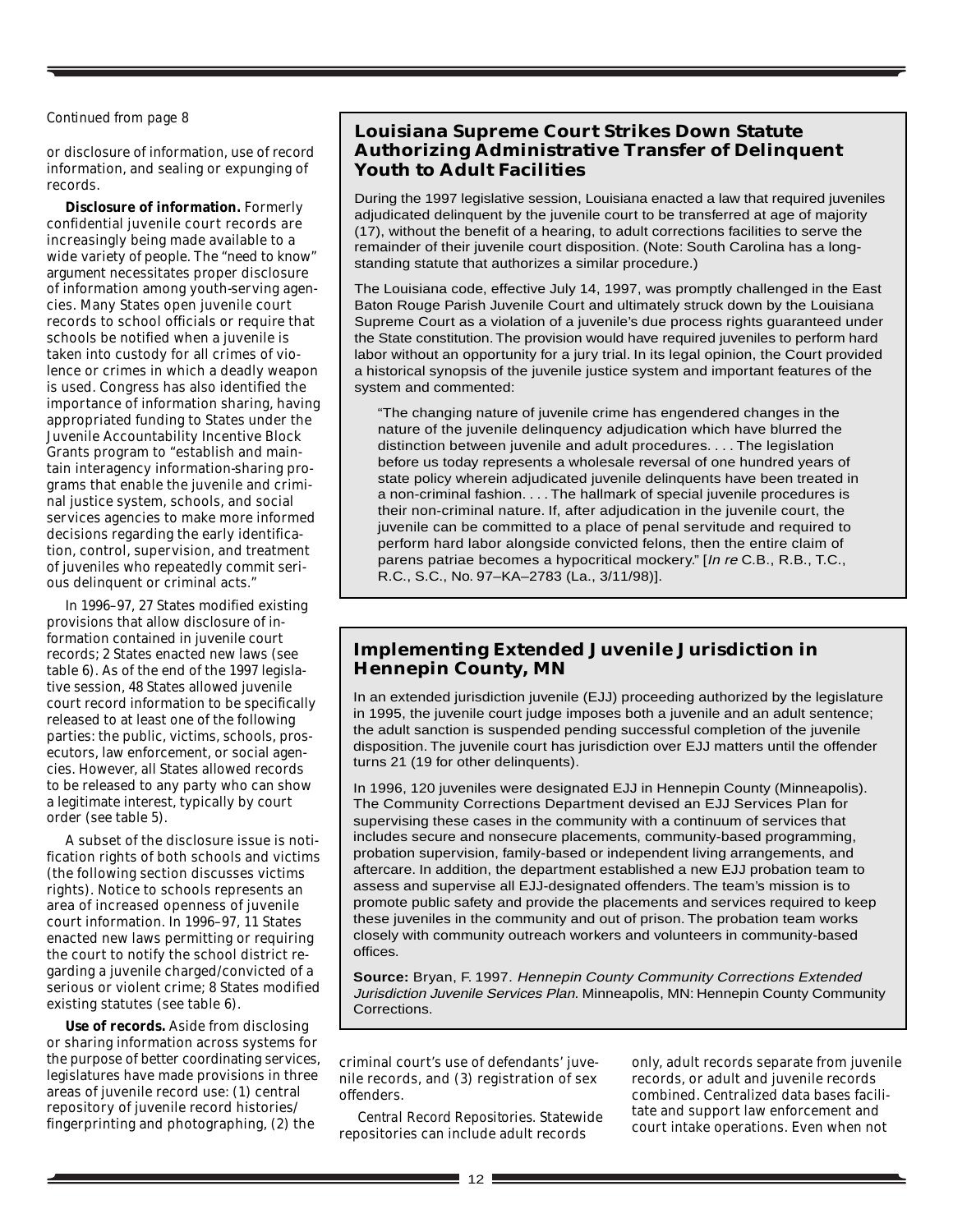available to the public, juvenile court records can become part of the State criminal recordkeeping system. Fingerprints often serve as the basis of the record. In 1996–97, 1 State enacted a law requiring the juvenile court to provide automated fingerprints, personal identification data, and other pertinent information to the State repository; 11 States modified their laws (see table 6). At the end of the 1997 legislative session, 44 States required information about violent juvenile offenders, typically fingerprints and identifying information, to be part of a statewide central repository, either as part of the adult criminal history repository or as a separate juvenile repository (see table 5).

As of the end of the 1997 legislative session, 47 States allowed juveniles who were arrested to be fingerprinted. This is usually reserved for juveniles who have reached a specific age or have been arrested for felony offenses. Four States (Maine, New Hampshire, Rhode Island,

and Wisconsin) make no mention of fingerprinting juveniles in their statutes or court rules. Forty-six States allowed photographing of juveniles ("mug shots" for criminal history files) under certain circumstances (see table 5).

*Criminal Court Use of Defendant's Juvenile Record.* Every State provides for prosecutor and/or criminal court access to juvenile records of adult defendants at some point in the judicial process; however, there is considerable variation in the weight accorded juvenile dispositions in calculating adult criminal history scores (Miller, 1995). In 1996–97, six States enacted new laws permitting or requiring consideration of juvenile court records; one State modified its existing statute (see table 6).

*Registration of Sex Offenders.* In 1996– 97, 14 States enacted laws requiring certain juveniles to register with the sex offender registry; 10 States modified existing sex offender registration laws (see table 6). One group of laws requires registration of sexually violent offenders; another allows the collection of blood and saliva specimens for DNA purposes from juvenile offenders arrested and/or adjudicated for sex offenses and murder. As of the end of the 1997 legislative session, 39 States required juvenile registration for specific sex offenses (see table 5).

**Sealing/expungement of juvenile court records.** Most juvenile court statutes make provision for disposing of a juvenile's legal or social history record. Typically, statutes stipulate the method of record disposition (e.g., sealing, expunging, or destroying) and the conditions that must be met (e.g., no new offenses), usually providing for the sealing of records for a given time period and then, at the expiration of that time, the destruction of those records. Changes with respect to sealing/ expungement are of two types: those that increase the number of years that a juvenile record must remain open and those that prohibit sealing or expungement if a juvenile committed a violent or other seri-

| <b>Provision (Number of States)</b>                                                                                      | <b>States Making Changes</b>                      | <b>Examples</b>                                                                                                                                                 |
|--------------------------------------------------------------------------------------------------------------------------|---------------------------------------------------|-----------------------------------------------------------------------------------------------------------------------------------------------------------------|
| Allows victim to appear at a<br>juvenile's hearing (9 States)                                                            | AK, AZ, CA, IA, KY, NH, OK, SD, VA                | Alaska: 1997 legislation permits a victim to be<br>present at all juvenile hearings.                                                                            |
| Allows victim to submit an<br>impact statement (3 States)                                                                | CA, IA, VT                                        | Iowa: 1997 legislation permits a victim to submit<br>an oral or written impact statement following the<br>preliminary inquiry.                                  |
| Gives victim timely notice of<br>release or escape (3 States)                                                            | AK, AZ, MD                                        | Arizona: 1996 legislation requires the State to<br>give the victim immediate notice of a delinquent's<br>escape or release from custody.                        |
| Gives victim notice of a<br>hearing (4 States)                                                                           | AZ, KY, MD, VA                                    | Virginia: 1996 legislation requires that a victim<br>be notified of a juvenile's hearing.                                                                       |
| Discloses information (12 States)                                                                                        | AK, AL, CA, IA, IN, KY, ME,<br>MT, NH, NV, OR, SC | Indiana: 1997 legislation gives victims access to<br>court and law enforcement records.                                                                         |
| Defines victims rights (10 States)                                                                                       | AZ, FL, IA, MA, MD, MT, ND,<br>NV, OR, TX         | Massachusetts: 1996 legislation allows victims<br>to bring a photo of a murder victim into court.                                                               |
| Establishes bill of rights for<br>juvenile crime victims or<br>includes them under existing<br>bill of rights (4 States) | FL, MD, UT, WY                                    | Florida: 1997 legislation places juvenile crime<br>victims under the Crimes Compensation Act.<br>Wyoming: 1997 legislation creates a victims<br>bill of rights. |
| Creates a victims bureau<br>(2 States)                                                                                   | OH, OR                                            | Ohio: 1997 legislation establishes an office in the<br>Department of Youth Services to provide victim<br>services.                                              |

#### **Table 7: States Modifying or Enacting Victim Legislation, 1996–97**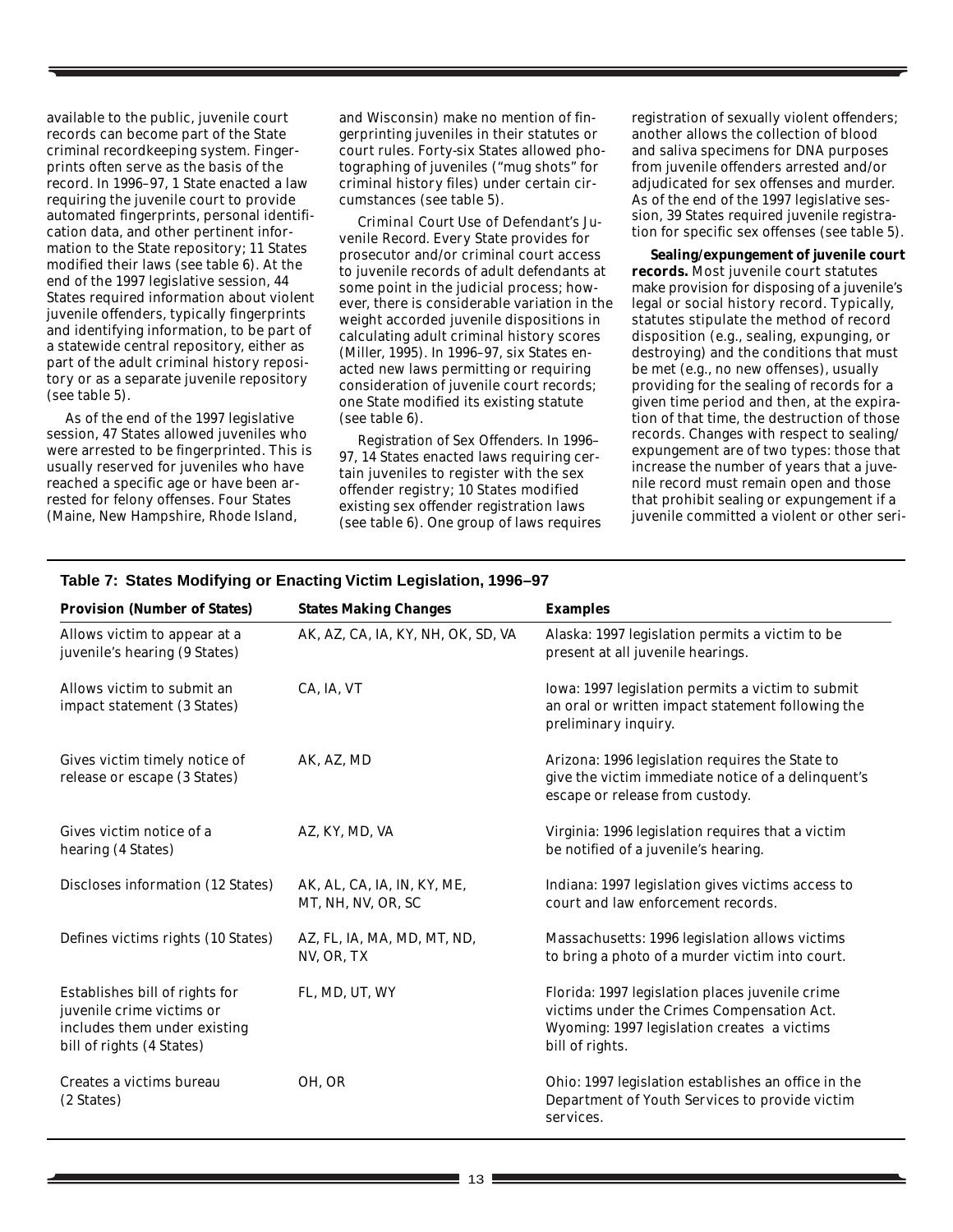ous felony. In 1996–97, four States enacted laws regarding sealing/expungement of juvenile court records; nine States modified existing laws (see table 6). As of the end of the 1997 legislative session, 25 States had statutes or court rules increasing the number of years that must pass before sealing is allowed or prohibiting sealing/expungement of a violent juvenile offender's record (see table 5).

# **Victims of Juvenile Crime**

*Trend: Victims and victims organizations have increased visibility and active participation in the juvenile justice process.*

More and more juvenile courts and probation departments are considering the principles of restorative justice. This model recognizes that when an offense occurs, an obligation to the victim and community is incurred and that victims must be active participants in the justice process. State legislatures have publicly acknowledged juvenile crime victims by passing laws that recognize the harm and inconvenience they experience and their need for reparations. From 1992 through 1995, 20 States enacted laws that extended certain rights to juvenile crime victims.

In 1996 and 1997, an additional 12 States added victims provisions: Indiana, Kentucky, Maine, Maryland, Massachusetts, Nevada, New Hampshire, Ohio, Oklahoma, Oregon, South Carolina, and Vermont. Most of the new legislation focused on

three main areas: disclosure of information about the offender and his or her family (12 States); defining victims rights (10 States); and opening hearings to victims (9 States) (see table 7, p. 13). Additional areas that increased the role of victims in the process include:

- ◆ Notifying victims of hearings or offenders' release from custody.
- ◆ Establishing a victims bill of rights for juvenile crime victims or including them under an existing victims bill of rights.
- ◆ Submitting a victim impact statement.
- ◆ Establishing a victims bureau for dispensing services.

# **References**

Bryan, F. 1997. *Hennepin County Community Corrections Extended Jurisdiction Juvenile Services Plan.* Minneapolis, MN: Hennepin County Community Corrections.

Fabelo, T. 1997. *Determinate Sentencing: Examining Growing Use of the Tougher Juvenile Incarceration Penalty*. Austin, TX: Criminal Justice Policy Council.

Georgia Indigent Defense Council, Juvenile Advocacy Division. Winter 1998 and Spring 1998. *Juveniles Arrested as Adults Under SB440.* Atlanta, GA: Georgia Indigent Defense Council.

Griffin, P., Torbet, P., and Szymanski, L. 1998 (November). *Trying Juveniles as Adults in Criminal Court: An Analysis of State Trans-* *fer Provisions.* Report. Washington, DC: U.S. Department of Justice, Office of Justice Programs, Office of Juvenile Justice and Delinquency Prevention.

Klein, A. 1996. The other revolution in juvenile justice legislative reform: Balanced restorative justice. Unpublished paper.

Miller, N. 1995 (October). *State Laws on Prosecutors' and Judges' Use of Juvenile Records.* Research in Brief. Washington, DC: U.S. Department of Justice, Office of Justice Programs, National Institute of Justice.

Snyder, H. 1997 (November). *Juvenile Arrests 1996*. Bulletin. Washington, DC: U.S. Department of Justice, Office of Justice Programs, Office of Juvenile Justice and Delinquency Prevention.

Snyder, H. 1998. Serious, violent and chronic juvenile offenders: An assessment of the extent of and trends in officiallyrecognized serious criminal behavior in a delinquent population. In *Serious and Violent Juvenile Offenders: Risk Factors and Successful Intervention,* edited by Rolf Loeber and David Farrington. Thousand Oaks, CA: Sage Publications, Inc.

Torbet, P., and Douglas, T. 1997 (October). Balanced and restorative justice: Implementing the philosophy. *Pennsylvania Progress* 4(3). Pittsburgh, PA: National Center for Juvenile Justice.

This Bulletin was prepared under cooperative agreement number 95–JN–FX– K003 from the Office of Juvenile Justice and Delinquency Prevention, U.S. Department of Justice.

Points of view or opinions expressed in this document are those of the authors and do not necessarily represent the official position or policies of OJJDP or the U.S. Department of

**Related Readings**

In addition to this Bulletin, a related publication presenting NCJJ findings from a comprehensive analysis of State transfer provisions is forthcoming (Trying Juveniles as Adults in Criminal Court: An Analysis of State Transfer Provisions. Report. Washington, DC: U.S. Department of Justice, Office of Justice Programs, Office of Juvenile Justice and Delinquency Prevention, NCJ #172836). To obtain a copy of this Report or other OJJDP publications that focus on serious and violent juvenile crime, visit OJJDP's Web site (www.ncjrs.org/ojjhome.htm) or contact the Juvenile Justice Clearinghouse by telephone at 800–638–8736; by mail at P.O. Box 6000, Rockville, MD 20849–6000; or by e-mail at askncjrs@ncjrs.org.

Justice. *The Office of Juvenile Justice and Delinquency Prevention is a component of the Office of Justice Programs, which also includes the Bureau of Justice Assistance, the Bureau of Justice Statistics, the National Institute of*

*Justice, and the Office for Victims of Crime.*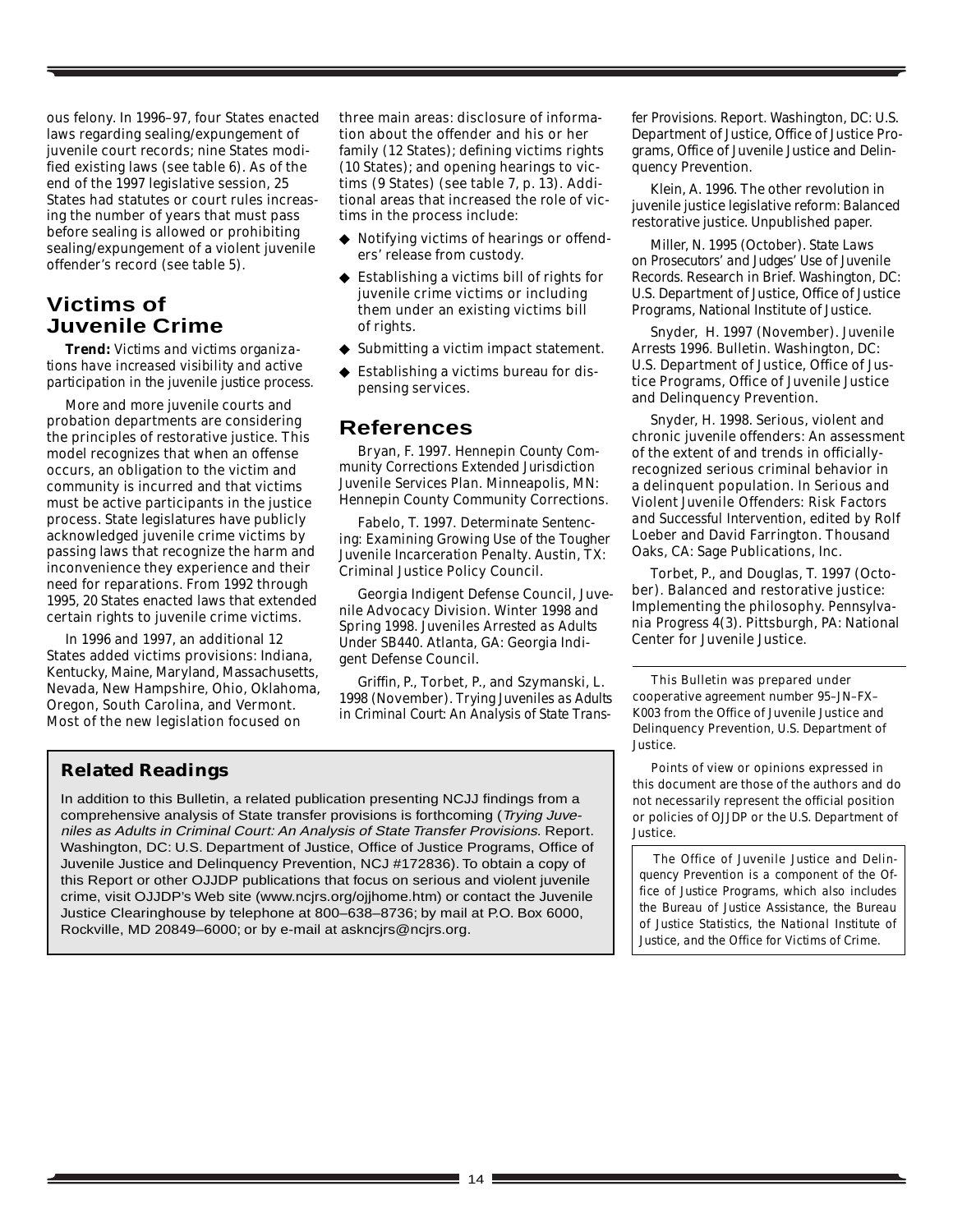# **For More Information**

For more information on juvenile justice, contact one of the following agencies.

#### **Juvenile Justice Clearinghouse (JJC)**

JJC offers quick and easy access to juvenile justice information to the general public and those in the justice field. JJC distributes publications, provides online access, responds to requests for assistance, attends and supports conferences, and maintains a library and online accessible data base of more than 35,000 juvenile justice references.

Juvenile Justice Clearinghouse P.O. Box 6000 Rockville, MD 20849–6000 800–638–8736 (8:30 a.m.–7 p.m. ET) 301–519–5212 (Fax) 800–638–8736 (Fax-on-Demand; select 1, select 2, and listen for instructions) E-Mail: askncjrs@ncjrs.org Internet: www.ncjrs.org/ojjhome.htm

### **National Center for Juvenile Justice (NCJJ)**

NCJJ's mission is effective justice for children and families. This mission is carried out through research and technical assistance activities. The Center is the leading source of statistics on juveniles as offenders and victims, comparative analyses of juvenile code provisions and case law, program evaluation and planning, management information system development, and policy development. NCJJ is the research division of the National Council of Juvenile and Family

Court Judges and provides assistance to juvenile and family court judges, probation and other juvenile corrections administrators, the media, attorneys, State and Federal legislatures, social and legal researchers, child and family advocates, and the public.

National Center for Juvenile Justice 710 Fifth Avenue Pittsburgh, PA 15219–3000 412–227–6950 412–227–6955 (Fax) E-Mail: ncjj@nauticom.net Internet: www.ncjj.org

### **National Conference of State Legislatures (NCSL)**

NCSL is a bipartisan organization dedicated to serving the lawmakers and staffs of the Nation's 50 States and its commonwealths and territories. The Conference offers many services such as assisting with information requests, providing consulting services, training legislators and their staff members, hosting meetings and seminars, providing online information services to legislatures and the public, and disseminating vital information through many publications.

National Conference of State Legislatures 1560 Broadway, Suite 700 Denver, CO 80202 303–830–2200 Internet: www.ncsl.org/public/guide/htm

# **Share With Your Colleagues**

Unless otherwise noted, OJJDP publications are not copyright protected. We encourage you to reproduce this document, share it with your colleagues, and reprint it in your newsletter or journal. However, if you reprint, please cite OJJDP and the authors of this Bulletin. We are also interested in your feedback, such as how you received a copy, how you intend to use the information, and how OJJDP materials meet your individual or agency needs. Please direct your comments and questions to the Juvenile Justice Clearinghouse (see "For More Information" above).

# **Acknowledgments**

This Bulletin was written based on research conducted by several staff of the National Center for Juvenile Justice (NCJJ): Patrick Griffin, Hunter Hurst IV, Imogene Montgomery, Charles Puzzanchera, and Douglas Thomas. Patricia Torbet is a Senior Research Associate and Linda Szymanski, J.D., is the Director of Legal Research at NCJJ. Funds to support the Technical Assistance to the Juvenile Court Project were provided by OJJDP. Michael Goodnow is the OJJDP Program Manager for this work. Sara Pula, of the Juvenile Justice Clearinghouse, edited this Bulletin.